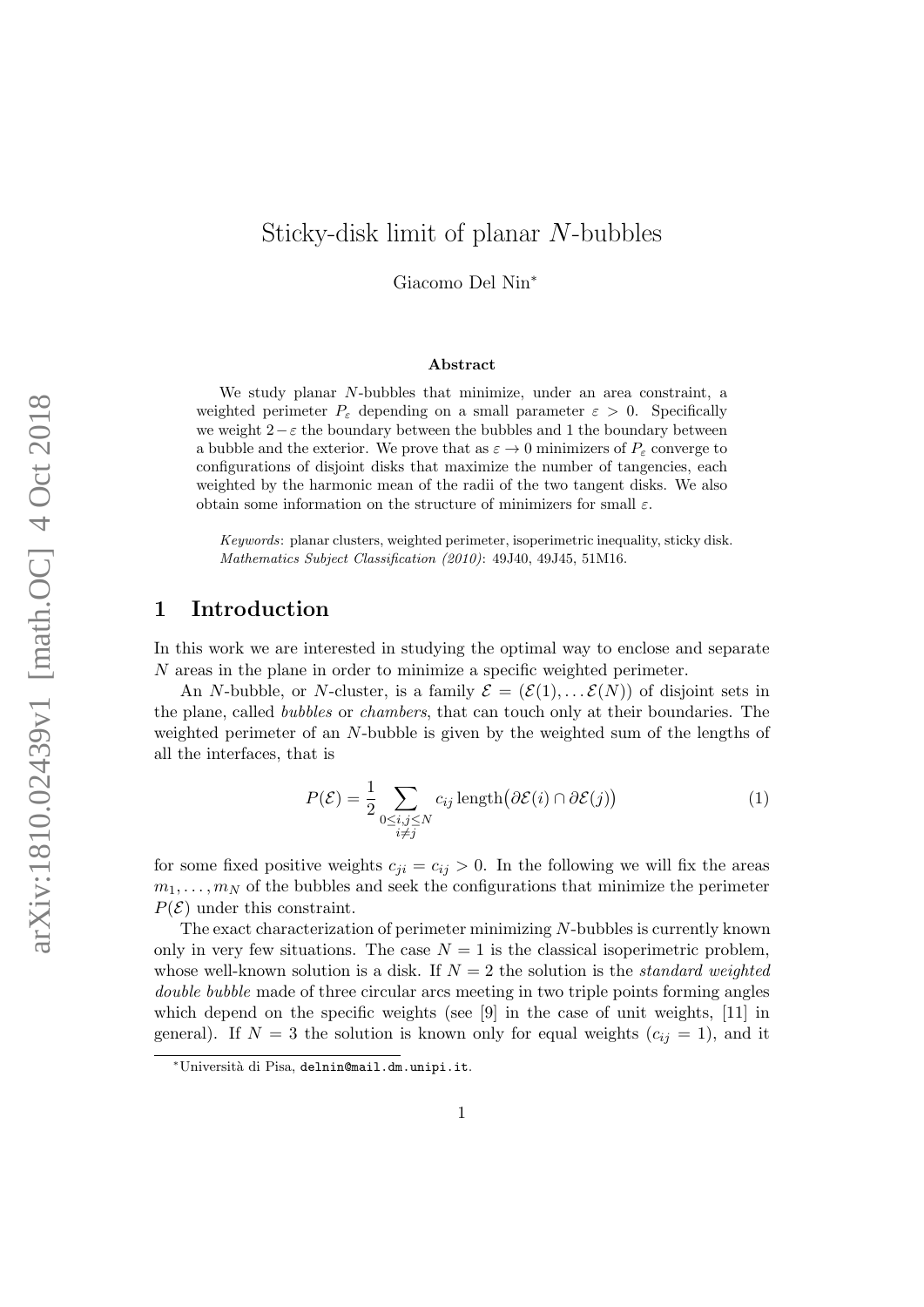

Figure 1: When  $N = 2$  we know the explicit shape of the (unique) minimizers of  $P_{\varepsilon}$ , and as  $\varepsilon \to 0$  (from left o right) they converge to two tangent disks. Depicted here is the case of equal areas.

is the standard triple bubble made of six circular arcs meeting in four points [\[16\]](#page-25-2). When  $N = 4$  and the weights are equal the minimal configuration has a determined topology and is conjectured to be the symmetric sandwich [\[14\]](#page-25-3).

For general N only existence and regularity of minimizers is known: under the strict triangle inequalities  $c_{ij} < c_{ik} + c_{kj}$  for any distinct  $i, j, k$ , minimizers exist and their boundary is made of a finite number of circular arcs, meeting at a finite number of singular points where they satisfy a condition on the incidence angles [\[13,](#page-25-4) Proposition 4.3].

The exact characterization of minimizers seems an intractable problem already for small values of N. For this reason, in this work we consider a special asymptotic regime. Indeed for  $\varepsilon \geq 0$  we define

<span id="page-1-1"></span>
$$
P_{\varepsilon}(\mathcal{E}) = \frac{1}{2} \sum_{\substack{0 \le i,j \le N \\ i \ne j}} c_{ij}(\varepsilon) \text{length}(\partial \mathcal{E}(i) \cap \partial \mathcal{E}(j)),
$$
  

$$
c_{ij}(\varepsilon) = \begin{cases} 1 & \text{if } i = 0 \text{ or } j = 0 \\ 2 - \varepsilon & \text{if } i, j \ne 0 \end{cases}
$$
 (2)

**Problem** We want to study the asymptotic behaviour as  $\varepsilon \to 0$  of N-bubbles which minimize the energy  $P_{\varepsilon}$  with an area constraint  $|\mathcal{E}(i)| = m_i$  for  $i = 1, ..., N$ .

We denote by  $\overline{\mathcal{E}}_{\varepsilon}$  minimizers of  $P_{\varepsilon}$ . We call a *cluster of disks* any cluster made of disks with pairwise disjoint interiors.

<span id="page-1-0"></span>**Proposition 1.1** (First-order behaviour). As  $\varepsilon \to 0$  minimizers of  $P_{\varepsilon}$  converge to a cluster of disks.

At this level however we have no information on the disposition of the limit disks, since any collection of disks with pairwise disjoint interiors is a possible candidate. On the other hand we expect to see only certain configurations of disks: if we look for instance at the case  $N = 2$  with equal areas the limit disks must be tangent (see Figure [1\)](#page-1-0). To obtain more information we then perform a second-order expansion of the perimeter functional, that is we subtract the limit energy  $P_0(\mathcal{B}) = \sum_{i=1}^{N} P(B_i)$ , rescale by the right power of  $\varepsilon$  and analyze these rescaled functionals. To find the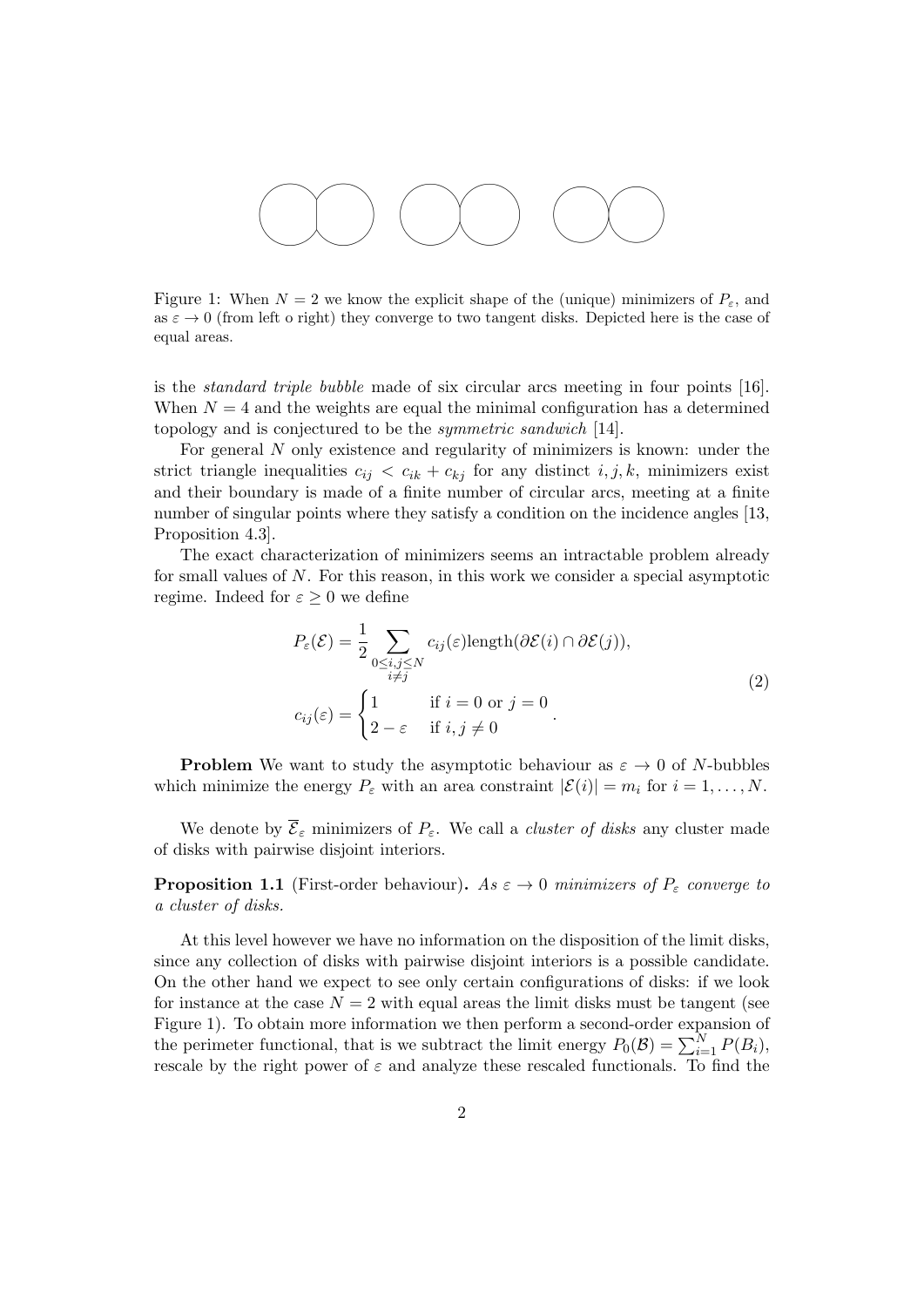right scaling we look again at the completely solved case of two bubbles with equal areas  $|\mathcal{E}(1)| = |\mathcal{E}(2)| = \pi$ : an explicit computation shows that

<span id="page-2-3"></span>
$$
P_{\varepsilon}(\overline{\mathcal{E}_{\varepsilon}}) = 4\pi - \frac{4}{3}\varepsilon^{3/2} + O(\varepsilon^{5/2})
$$
\n(3)

hence the relevant next order is  $\varepsilon^{3/2}$  and we are led to consider the rescaled functionals

<span id="page-2-1"></span>
$$
P_{\varepsilon}^{(1)}(\mathcal{E}) := \frac{P_{\varepsilon}(\mathcal{E}) - P_0(\mathcal{B})}{\frac{4}{3}\varepsilon^{3/2}}.
$$
\n(4)

.

Of course they have the same minimizers as  $P_{\varepsilon}$  but allow us to analyze the finer behaviour at scale  $\varepsilon^{3/2}$ . We expect that, as in the case of the double bubble, these functional "see" the tangency points in the limit cluster  $\beta$ . Indeed, this is precisely what happens. The following is the main result of this work:

<span id="page-2-0"></span>**Theorem 1.2** (Sticky-disk limit). As  $\varepsilon \to 0$  minimizers  $\overline{\mathcal{E}_{\varepsilon}}$  of  $P_{\varepsilon}$  converge up to subsequence and rigid motions to a cluster of disks that maximizes the number of contact points among the disks, each contact point counted with factor  $\frac{r_i r_j}{r_i + r_j}$ , where  $r_i, r_j$  are the radii of the touching disks.

Remark 1.3. Theorem [1.2](#page-2-0) selects, among all possible clusters of disks with the right area constraint, those which maximize the number of (weighted) tangencies; equivalently, those which minimize the following tangency functional

<span id="page-2-2"></span>
$$
\mathcal{T}(\mathcal{E}) = \begin{cases}\n-\sum_{1 \le i < j \le N} \sigma_{ij} \frac{2r_i r_j}{r_i + r_j} & \text{if } \mathcal{E} = (B_1, \dots, B_N) \text{ is a cluster of disks} \\
+\infty & \text{otherwise}\n\end{cases}\n\tag{5}
$$

where  $r_i$  is the radius of the disk  $B_i$  and

$$
\sigma_{ij} = \begin{cases} 1 & \text{if } B_i \text{ and } B_j \text{ touch} \\ 0 & \text{otherwise} \end{cases}
$$

In the case of equal radii, the tangency functional  $\mathcal T$  coincides, up to a suitable rescaling, with the energy of N particles associated to the centers of  $B_i$  and interacting by means of the sticky disk (or Heitmann-Radin) potential

$$
V(r) = \begin{cases} +\infty & \text{if } r < 1 \\ -1 & \text{if } r = 1 \\ 0 & \text{if } r > 1 \end{cases}
$$

hence the name of the Theorem above. Heitmann and Radin proved in [\[10\]](#page-25-5) that minimizers for the sticky disk with a fixed number of particles N are crystallized, that is they form a subset of the triangular lattice. Moreover as  $N \to \infty$  the global shape of minimizers converges to a hexagon [\[3\]](#page-24-0), [\[15\]](#page-25-6), [\[8\]](#page-25-7). In view of Theorem [1.2](#page-2-0) this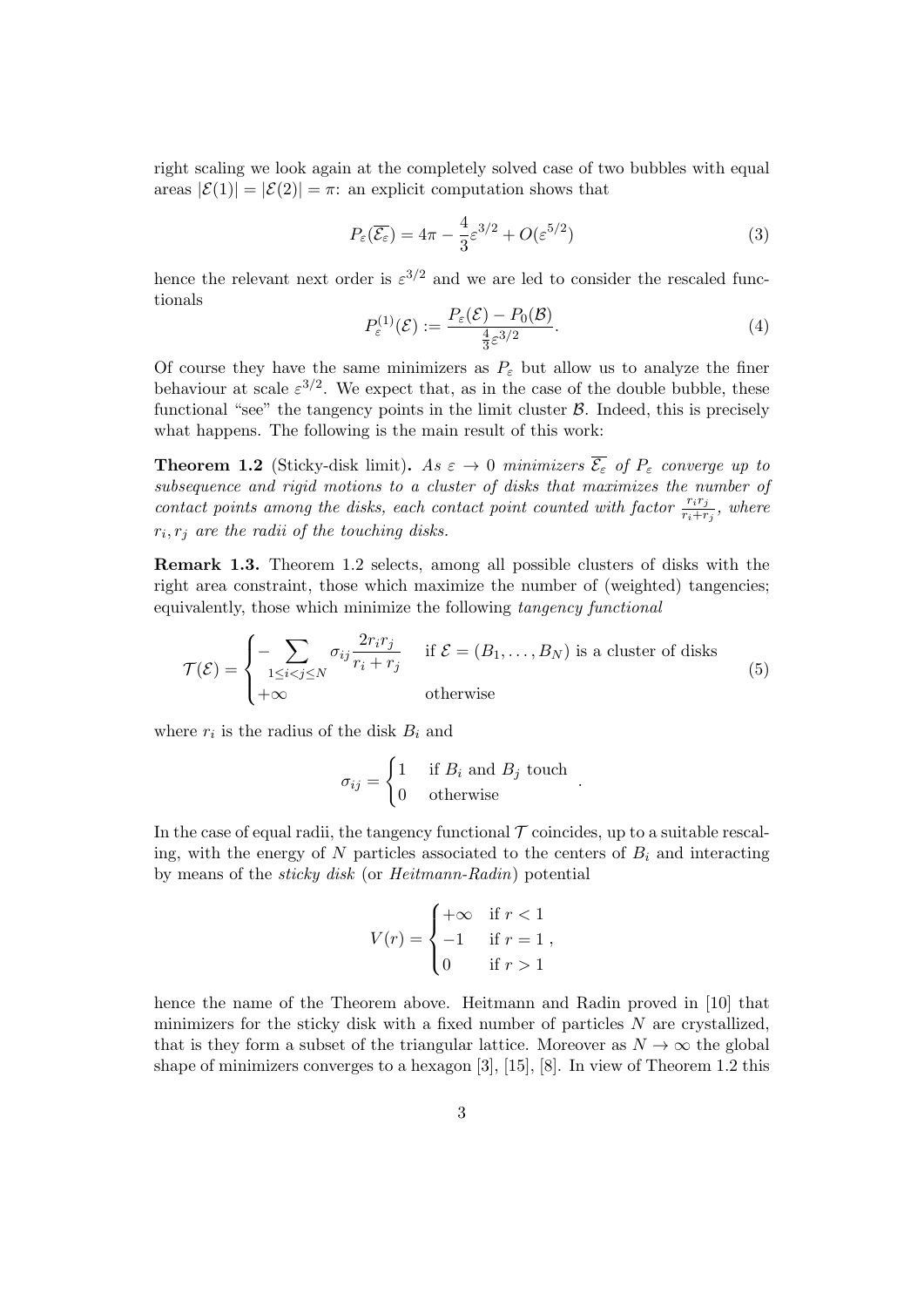translates in the context of N-clusters minimizing  $P_{\varepsilon}$  in the following information: if we first send  $\varepsilon \to 0$  and then  $N \to \infty$  we obtain as an asymptotic global shape a hexagon. If it were possible to exchange the order of the limits we would obtain that, for sufficiently small  $\varepsilon$ , the global shape of N-clusters minimizing  $P_{\varepsilon}$  is almost hexagonal in the limit  $N \to \infty$ . This would give a partial answer in the case of weighted clusters to a question considered by Cox, Morgan and Graner [\[6\]](#page-24-1) about the global shape of minimal  $N$ -clusters for large  $N$ , and it was actually the initial motivation for this work.

The main ingredient in the proof of Theorem [1.2](#page-2-0) is the lower-bound inequality given by Theorem [4.5,](#page-13-0) which can be seen as an asymptotic quantitative isoperimetric inequality involving the "curvature deficit" of the boundary.

Finally, as a byproduct of the proof of Theorem [1.2,](#page-2-0) we also obtain information on the structure of minimizers  $\overline{\mathcal{E}_{\varepsilon}}$  for small  $\varepsilon$ :

<span id="page-3-0"></span>**Theorem 1.4** (Structure of minimizers). Minimizing clusters  $\overline{\mathcal{E}_{\varepsilon}}$  have the following properties: let  $\mathcal{B} = (B_1, \ldots, B_N)$  be a cluster of disks with radii  $r_1, \ldots, r_N$  to which  $\overline{\mathcal{E}_{\varepsilon}}$  converge; then for small  $\varepsilon > 0$ , in addition to the standard regularity given by Theorem [2.2,](#page-5-0) the following hold:

- each chamber is connected;
- different arcs can meet only in a finite number of triple points, and when this happens exactly one of the chambers meeting there is the exterior one. In particular, the angles formed at a triple point are  $2\theta_{\varepsilon}, \pi - \theta_{\varepsilon}, \pi - \theta_{\varepsilon}$ , where  $\theta_{\varepsilon} = \arccos\left(1 - \frac{\varepsilon}{2}\right)$  $\frac{\varepsilon}{2}$ .
- between each pair of chambers  $\overline{\mathcal{E}_{\varepsilon}}(i)$  and  $\overline{\mathcal{E}_{\varepsilon}}(j)$  such that  $B_i$  and  $B_j$  are tangent, there is a single arc of constant curvature  $\kappa_{ij}^{\varepsilon}$  and length of respective chord  $\ell_{ij}^{\varepsilon}$  where

$$
\kappa_{ij}^\varepsilon=\frac{1}{2}\left(\frac{1}{r_j}-\frac{1}{r_i}\right)+o(1)\qquad and\qquad \ell_{ij}^\varepsilon=\frac{4r_ir_j}{r_i+r_j}\varepsilon^{1/2}+o(\varepsilon^{1/2})
$$

while in the remaining portion of the boundaries, that is between any chamber  $\overline{\mathcal{E}_{\varepsilon}}(i), i \geq 1$ , and the exterior  $\overline{\mathcal{E}_{\varepsilon}}(0)$ , there is an arc of curvature  $\kappa_i^{\varepsilon} = \frac{1}{r_c}$  $\frac{1}{r_i}(1 +$  $o(1)$ .

Remark 1.5. Γ-convergence. We decided to state Theorem [1.2](#page-2-0) talking about minimizers, but actually a stronger result holds: the rescaled functionals  $P_{\varepsilon}^{(1)}$  given by [\(4\)](#page-2-1) Γ-converge to the tangency functional  $\mathcal T$  given by [\(5\)](#page-2-2), with respect to the  $L^1$ -convergence of clusters (we refer to [\[5\]](#page-24-2) for the definition and the properties of Γ-convergence). The hard part is the lim inf inequality: to prove it, given any family  $\mathcal{E}_{\varepsilon}$  converging to a cluster of disks  $\mathcal{B}$ , we can build an improved family with a higher regularity using for instance the density of polygonal clusters among all clusters [\[4\]](#page-24-3), and then apply Theorem [4.5.](#page-13-0) The method of looking at the second order behaviour of  $P_{\varepsilon}$  is close in spirit to [\[2\]](#page-24-4).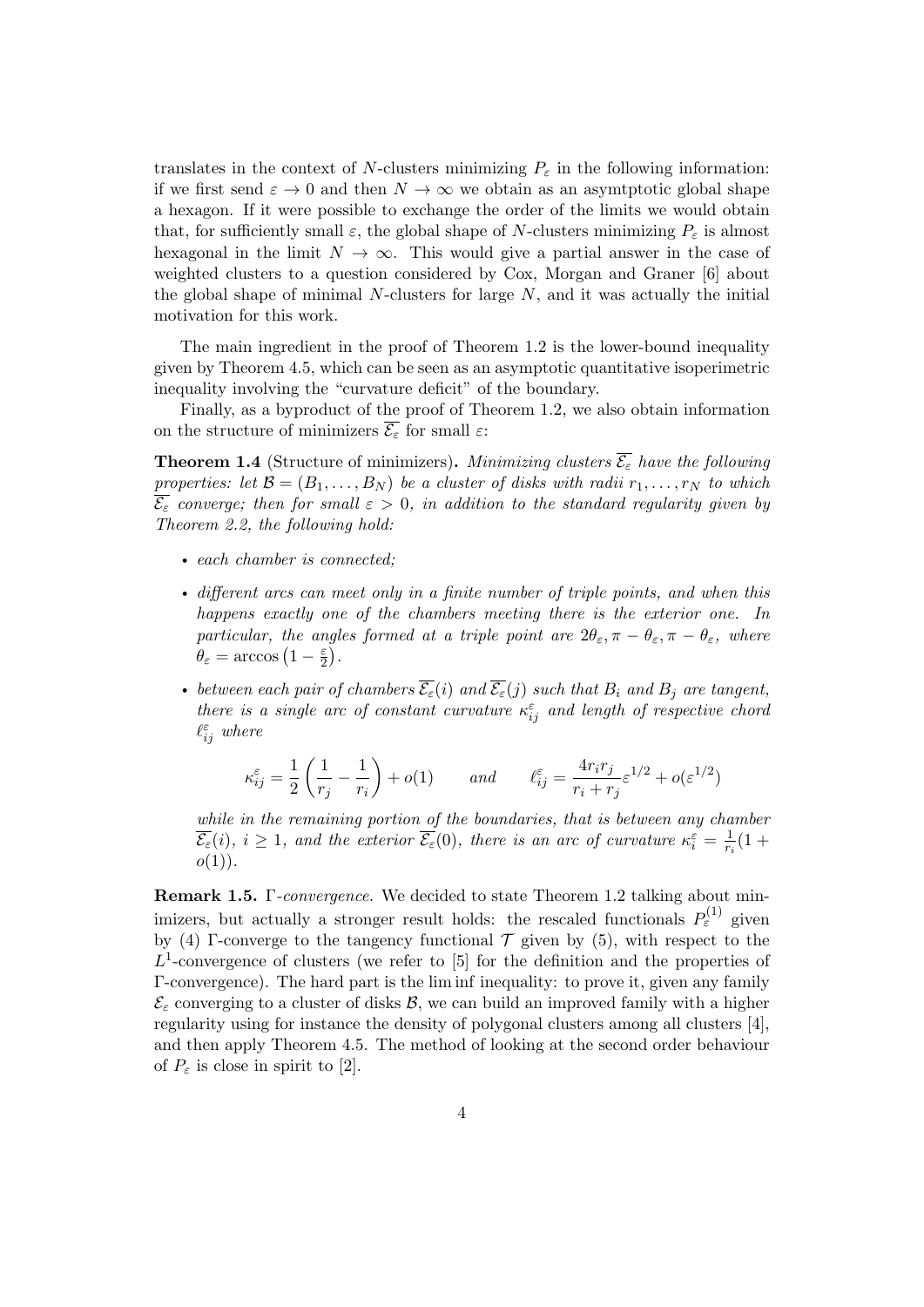To conclude, we briefly outline the structure of this article. In Section [2](#page-4-0) we introduce the notation, recall basic facts about minimal clusters and prove preliminary results. In Section [3](#page-8-0) we show the first-order result of Proposition [1.1.](#page-1-0) In Section [4](#page-9-0) we prove Theorem [1.2](#page-2-0) and Theorem [1.4.](#page-3-0) In particular in Subsections [4.1](#page-9-1) and [4.2](#page-11-0) we prove that for  $\varepsilon$  small enough each chamber of a minimizer is connected (Lemma [4.1\)](#page-9-2) and that there is at most one boundary arc between two different chambers (Lemma [4.4\)](#page-12-0). In Subsection [4.3](#page-13-1) we prove an asymptotic version of quantitative isoperimetric inequality, where the isoperimetric deficit controls the "curvature deficit" of the boundary. From this result we deduce the key lower bound for the perimeter of a given cluster converging to a cluster of disks (Proposition [4.8\)](#page-15-0). Finally, in Subsection [4.5](#page-18-0) we build a recovery sequence for Theorem [1.2,](#page-2-0) that is we prove that the previous lower bound is sharp, and then prove the theorems (Subsection [4.6\)](#page-22-0). We conclude with some remarks (Section [5\)](#page-23-0).

## <span id="page-4-0"></span>2 Notation and preliminary results

**2.1 Definitions** We use the notation  $f(\varepsilon) = O(g(\varepsilon))$  and  $f(\varepsilon) = o(g(\varepsilon))$  to mean respectively

lim sup  $\varepsilon \rightarrow 0^+$  $\frac{|f(\varepsilon)|}{g(\varepsilon)} < \infty$  and  $\lim_{\varepsilon \to 0^+}$  $\frac{f(\varepsilon)}{g(\varepsilon)}=0.$ 

We denote the area (Lebesgue measure) of a set  $E \subset \mathbb{R}^2$  by  $|E|$ . A planar N-cluster, or simply cluster if the dependence on N is clear, is a family  $\mathcal{E} = {\mathcal{E}(1), \ldots, \mathcal{E}(N)}$ of disjoint nonempty open sets with finite area and piecewise smooth boundary. The sets  $\mathcal{E}(i)$  are called *chambers* of the cluster (or also *bubbles*, whence the name Nbubble), and are not required to be connected. It is useful to define also the exterior chamber  $\mathcal{E}(0) = \mathbb{R}^2 \setminus \bigcup_{i=1}^N \mathcal{E}(i)$ . The *interface* between the chambers  $\mathcal{E}(i)$  and  $\mathcal{E}(j)$ is

<span id="page-4-1"></span>
$$
\mathcal{E}(i,j) := \partial \mathcal{E}(i) \cap \partial \mathcal{E}(j). \tag{6}
$$

The *weighted perimeter* of a cluster is given by the weighted sum of the length of its interfaces as in [\(1\)](#page-0-0).

It is useful to introduce a notion of convergence for N-clusters, namely  $\mathcal{E}_k \to \mathcal{E}$ iff  $|\mathcal{E}_k(i)\Delta\mathcal{E}(i)|$  → 0 for every  $i=1,\ldots,N$ , where  $\Delta$  is the symmetric difference of sets (equivalently, the characteristic functions of each chamber converge in  $L^1$ ). With respect to this convergence, the perimeter given by  $(1)$  is lower semicontinuous if and only if the following triangle inequalities are satisfied:

<span id="page-4-2"></span>
$$
c_{ij} \le c_{ik} + c_{kj} \quad \text{ for every choice of distinct } i, j, k . \tag{7}
$$

For a reference see [\[1\]](#page-24-5), in particular Example 2.8 with  $\psi \equiv 1$ .

2.2 Existence and regularity of minimal clusters We here recall the basic existence and regularity results for minimizing clusters in the plane, which can be found for instance in [\[13\]](#page-25-4). The existence of minimal N-clusters for a given area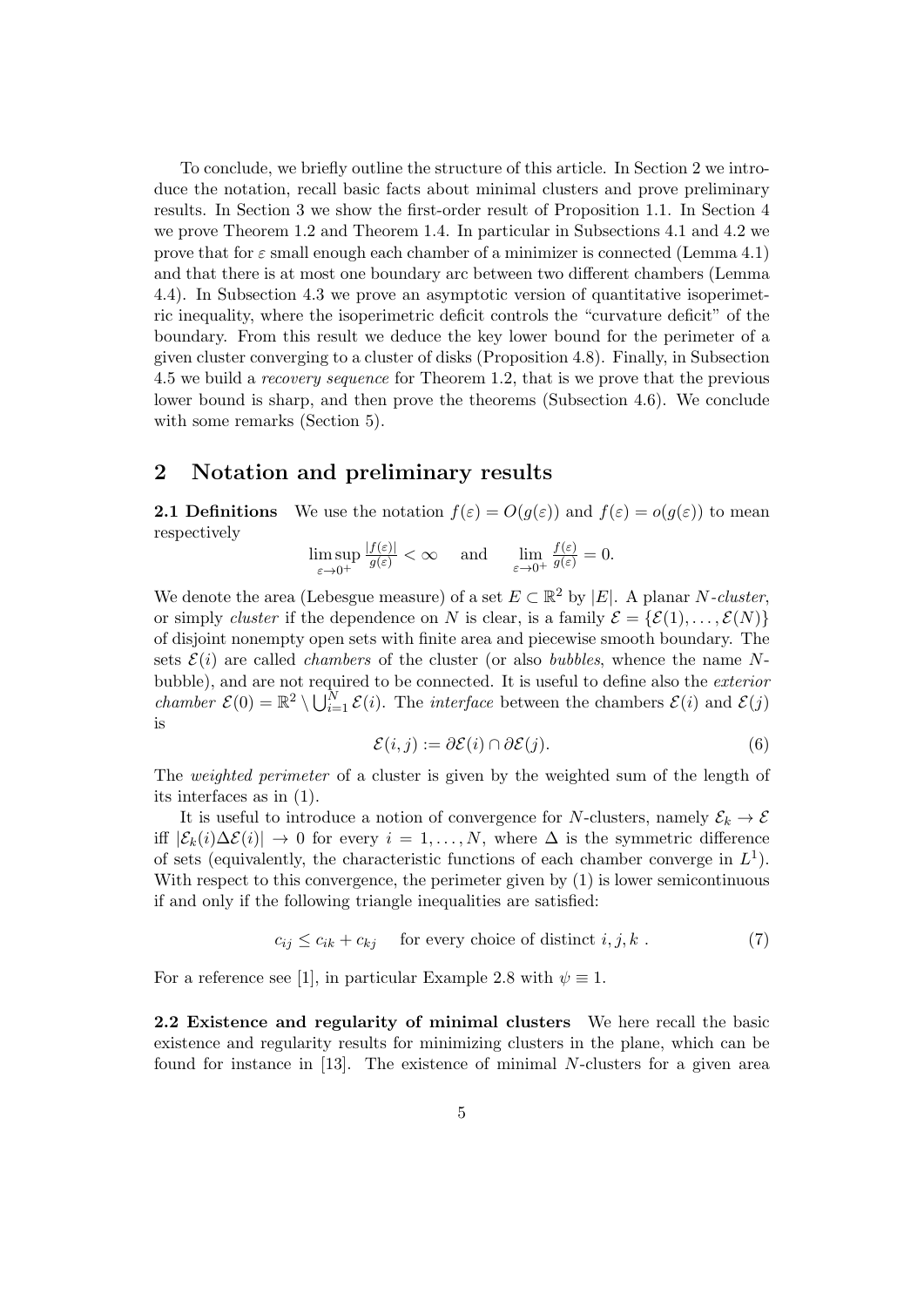constraint follows by the direct method, and requires first to enlarge the class of competitors to include clusters made of finite perimeter sets and prove existence inside this class, and then to recover regularity of minimizers (we refer to [\[12\]](#page-25-8) for an introduction on finite perimeter sets and clusters). We briefly recall here the basic definitions in this more general setting (for simplicity in the planar case), although we will be dealing with minimizers and thus only with sets of piecewise smooth boundary (in fact, piecewise of constant curvature).

A measurable set E in  $\mathbb{R}^2$  is said to be of finite perimeter if

$$
P(E) := \sup \left\{ \int_E \operatorname{div} \phi : \phi \in C_c^{\infty}(\mathbb{R}^2, \mathbb{R}^2), |\phi| \le 1 \right\} < \infty.
$$

When the set E is sufficiently regular,  $P(E) = \text{length}(\partial E)$ . For a finite perimeter set E it is useful to introduce the notion of *essential boundary*  $\partial^* E$ , which is the set of points in the plane with Lebesgue density neither 0 nor 1. The essential boundary coincides with the topological boundary for regular sets. By the structure theoremof finite perimeter sets ([\[12,](#page-25-8) Theorem 15.9]),  $P(E) = H^1(\partial^* E)$ , where  $\mathcal{H}^1$  is the 1-dimensional Hausdorff measure. The notion of cluster in this setting can be given almost exactly as in the regular case: a planar N-cluster is a family  $\mathcal{E} = {\mathcal{E}(1), \ldots, \mathcal{E}(N)}$  of finite perimeter sets such that

$$
0 < |\mathcal{E}(i)| < \infty \text{ for } 1 \le i \le N ; \qquad |\mathcal{E}(i) \cap \mathcal{E}(j)| = 0 \text{ for } 0 \le i < j \le N.
$$

The perimeter of a cluster is obtained by replacing in [\(6\)](#page-4-1) and [\(1\)](#page-0-0) the topological boundary  $\partial \mathcal{E}(i)$  with the essential boundary  $\partial^* \mathcal{E}(i)$  and the length with the Hausdorff measure  $\mathcal{H}^1$ .

We note here for future reference that the functional  $P_{\varepsilon}$  can be rewritten in the following equivalent way:

<span id="page-5-1"></span>
$$
P_{\varepsilon}(\mathcal{E}) = \left(1 - \frac{\varepsilon}{2}\right) \sum_{i=1}^{N} P(\mathcal{E}(i)) + \frac{\varepsilon}{2} P(\mathcal{E}(0)).
$$
\n(8)

By a standard compactness theorem for finite perimeter sets and the lower semicontinuity of the functional  $P_{\varepsilon}$  (which can be proved either checking that the triangle inequalities [\(7\)](#page-4-2) hold, or using [\(8\)](#page-5-1) and the lower semicontinuity of the perimeter on each chamber) we can prove existence of a minimizer for  $P_{\varepsilon}$  (see also [\[13,](#page-25-4) Section 3.3]):

**Theorem 2.1** (Existence). For every  $\varepsilon \in [0,2]$  there is a minimizer for  $P_{\varepsilon}$  with any given volume constraint.

Regarding regularity of minimizers, we have the following theorem:

<span id="page-5-0"></span>**Theorem 2.2** ([\[13\]](#page-25-4), Proposition 4.3). Any minimizer  $\overline{\mathcal{E}_{\varepsilon}}$  of  $P_{\varepsilon}$  has the following properties: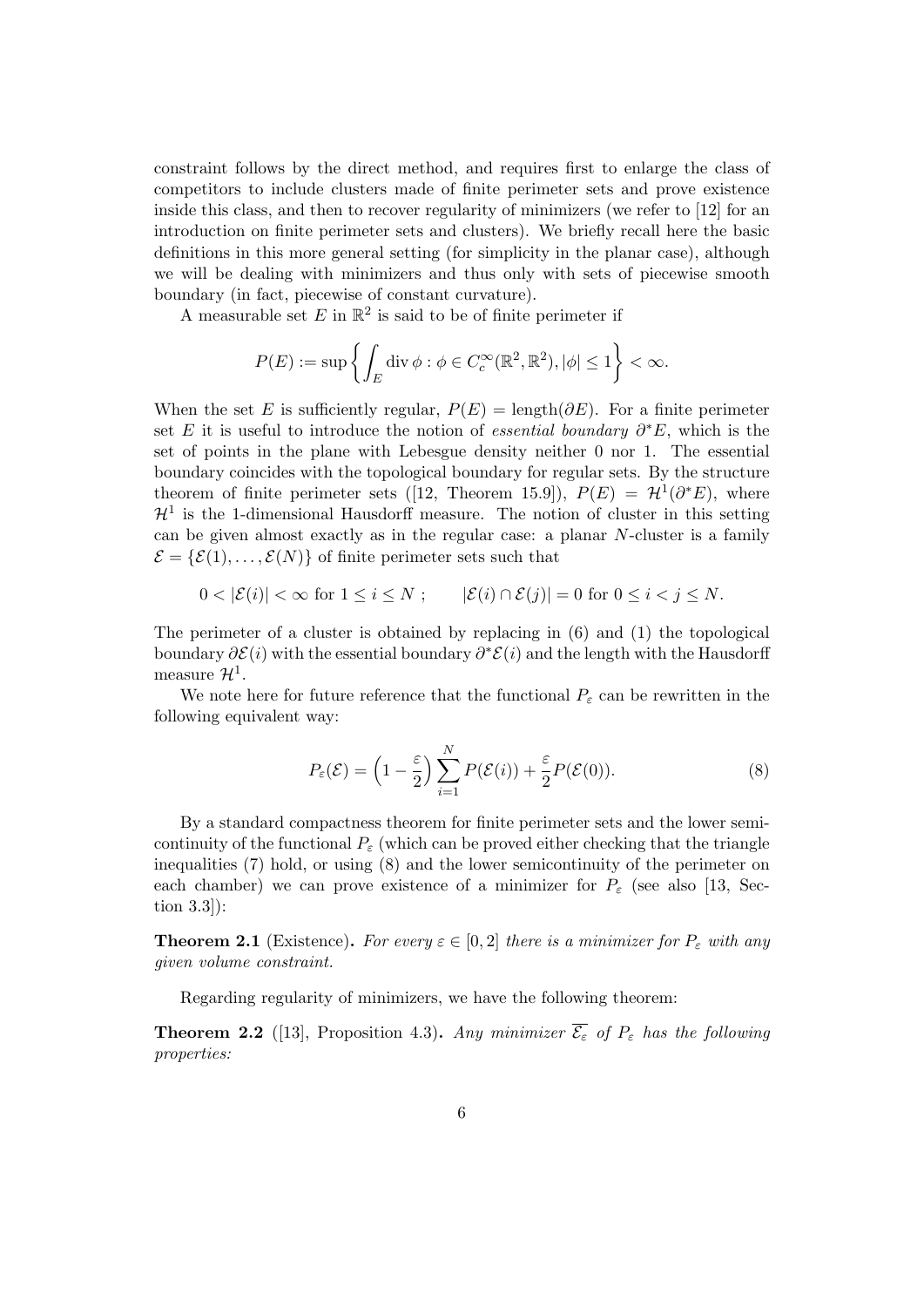- each chamber has a piecewise  $C^1$  boundary made of a finite number of arcs with constant curvature;
- these arcs meet in a finite number of vertices, where they satisfy the condition

<span id="page-6-0"></span>
$$
\sum c_{ij}\tau_{ij} = 0\tag{9}
$$

where  $\tau_{ij}$  is the unit vector starting from the vertex and tangent to  $\partial \mathcal{E}(i) \cap$  $\partial \mathcal{E}(j)$ , and the sum is extended over all interfaces meeting at the vertex;

• around any vertex the weighted curvatures sum to zero.

In the case where all weights are equal, something more can be said: namely that at each vertex exactly three arcs meet forming 120-degree angles. In the general case of minimal weighted clusters there could be also quadruple points (for instance consider four equal squares with a vertex in common, with weights  $> \sqrt{2}$  between diagonally-opposite squares and 1 otherwise; this cluster is minimizing among clusters with the same boundary condition. Compare also with the example at the end of  $[1, Section 2.3]$ . However, for our specific choice of weights given by  $(2)$ , we are able to recover the triple-point property: exactly three arcs meet at each vertex, as the next lemma shows. This property should in principle be inferable from the algebraic conditions that weights have to satisfy at each vertex given in [\[13,](#page-25-4) Remark 4.4], however we prefer the following more direct and geometric argument.

<span id="page-6-1"></span>**Lemma 2.3** (Triple-point property). For  $\varepsilon$  small enough, at every vertex of a minimizer of  $P_{\varepsilon}$  exactly three arcs meet. Moreover at every such vertex exactly one of the chambers is the exterior one  $\mathcal{E}(0)$  and the angles are given by  $\pi - \theta_{\varepsilon}, \pi - \theta_{\varepsilon}, 2\theta_{\varepsilon}$ , where

$$
\theta_{\varepsilon} = \arccos\left(1 - \frac{\varepsilon}{2}\right).
$$

Proof. We suppose that there is a vertex at which at least four arcs meet, and prove that the cluster is not minimal since we can modify it to lower the energy. We give the proof under the simplifying assumption that the arcs meeting at the vertex are straight edges; the proof in the general case is almost identical, it suffices to zoom at a sufficiently small scale and apply the same argument.

First we show that there can not be any component of the exterior chamber around such a point:

- if there is only one component of the exterior chamber then, since at least one of the remaining angles is less than 120 degrees, we could put a Steiner configuration inside a small triangle of small lengthscale  $\delta$ , fixing the area somewhere else (see Figure [2\)](#page-7-0);
- if instead there are at least two components of the exterior chamber, then one of the remaining portions is contained in a half-plane. We can modify all the chambers in this half-plane removing completely a small triangle of small lengthscale  $\delta$ , and fix the area somewhere else (see Figure [3\)](#page-7-1).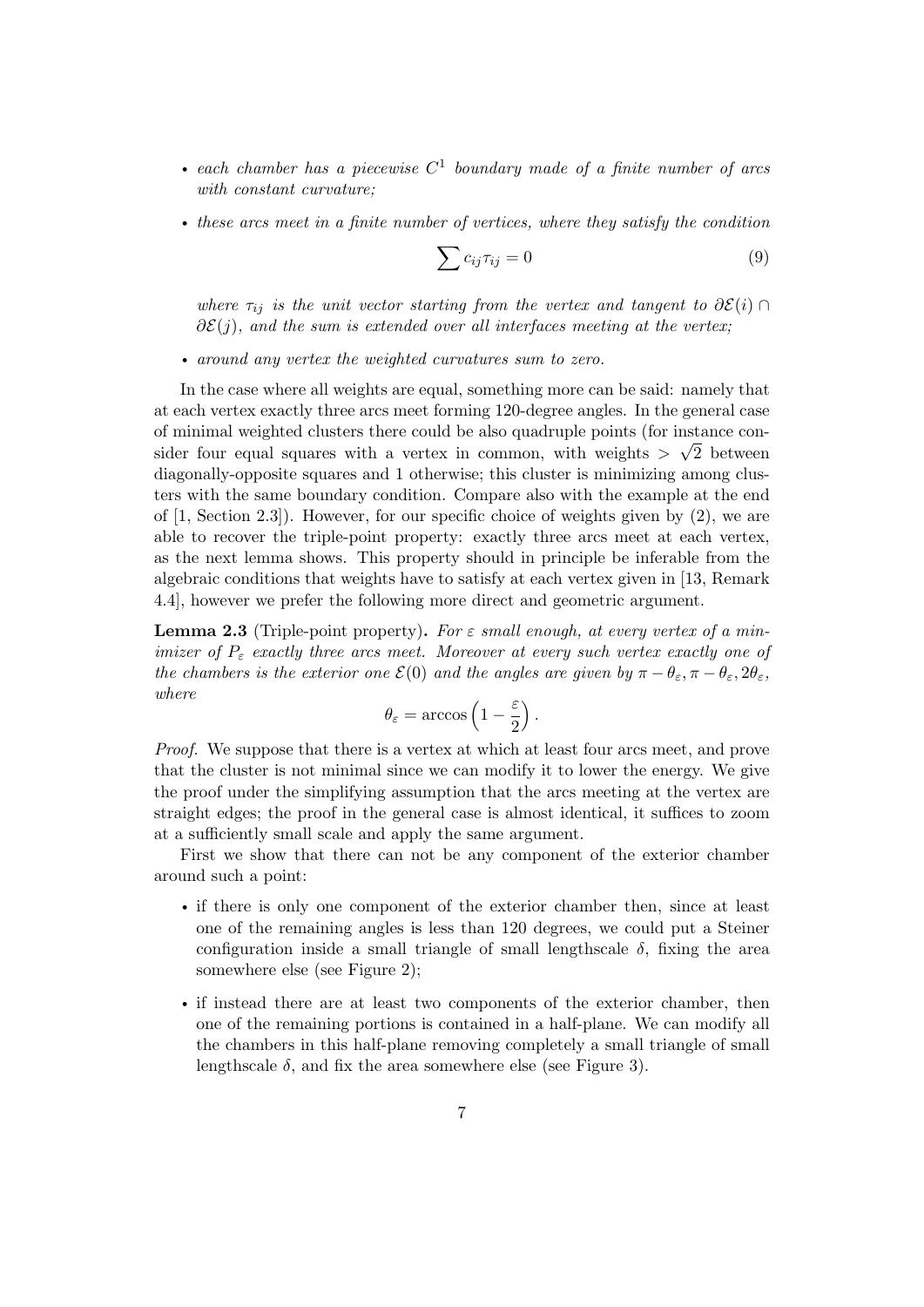

<span id="page-7-0"></span>Figure 2: If there is only one exterior component, we can put a small Steiner configuration in one of the remaining angles which is less than 120 degrees. We have to fix the area with a slight inflation or deflation.



<span id="page-7-1"></span>Figure 3: If there are at least two exterior components, one of the remaining portions is contained in a half-plane. We can cut and remove a whole triangle, again fixing the area with a slight inflation or deflation.

In both cases, when  $\delta$  is small enough, we reduce the perimeter since the reduction in perimeter due to the first modification is of order  $\approx \delta$ , while the change in perimeter due to the area-fixing variations is of order  $\approx \delta^2$ .

We are therefore left with a configuration in which there is no exterior chamber. But then, since we are supposing to have at least four components, at least one of the angles is less than 120 degrees, and we can lower the energy again by putting a small Steiner configuration inside a small triangle. This proves that there must be exactly three arcs meeting at each vertex. The same proof, as already said, holds even if the arcs are curved, looking at a sufficiently small scale around the vertex and applying similar variations.

Now let us prove that around any vertex exactly two interior and one exterior components meet. If the three chambers meeting at a vertex were all interior chambers, the standard variational argument would imply that the angles are 120 degrees; but then we could insert a small triangular hole (a component of the exterior chamber) around the vertex, again adjusting the area somewhere else. The reduction of perimeter is again of order  $\delta$ , plus corrections of order  $\delta^2$  for the area adjustments. The key point is that the perimeter of an equilateral triangle is smaller than the length of its Steiner configuration multiplied by  $2-\varepsilon$ , for  $\varepsilon$  sufficiently small. Therefore we conclude that the only components we can have are two interior chambers and one exterior chamber.

Finally, the computation of the angle  $\theta_{\varepsilon}$  comes directly from condition [\(9\)](#page-6-0).  $\Box$ 

2.3 Isoperimetric inequality We end this section by stating the isoperimetric inequality in the following form: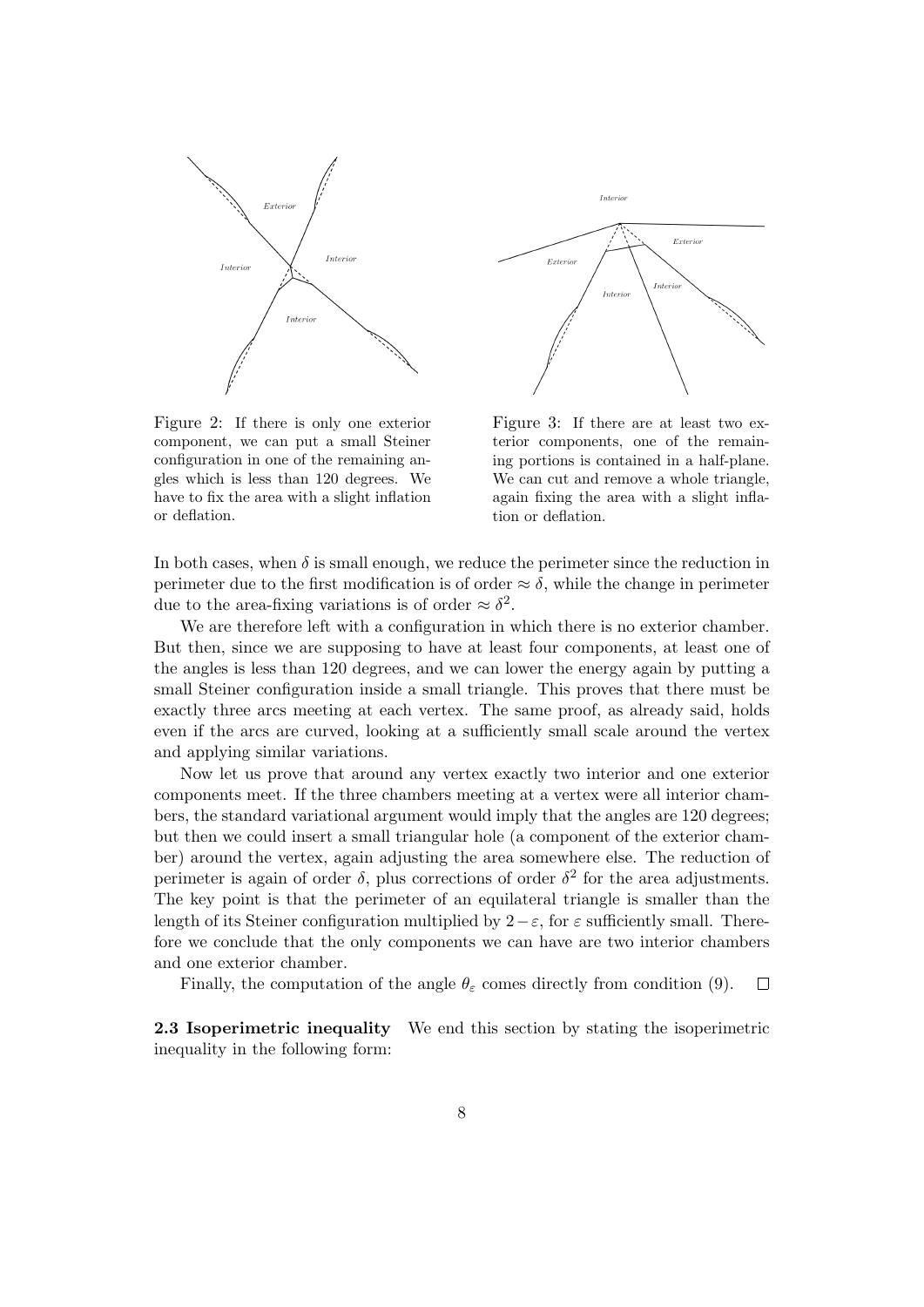<span id="page-8-3"></span>**Proposition 2.4** (Isoperimetric inequality with signed areas). A circumference enclosing area  $m > 0$  minimizes length( $\gamma$ ) among all oriented planar rectifiable curves  $\gamma$  enclosing a signed area m.

## <span id="page-8-0"></span>3 First order analysis: convergence to disks

In this section we prove the first-order result that the limit clusters are made of disks. We begin with a simple compactness result:

<span id="page-8-1"></span>**Lemma 3.1** (Compactness). Any sequence of minimizers  $\overline{\mathcal{E}_{\varepsilon}}$  has uniformly bounded diameter, that is

$$
\text{diam}\left(\overline{\mathcal{E}_{\varepsilon}}\right) \leq C < +\infty.
$$

Proof. The result follows essentially from the fact that for connected sets in the plane the perimeter controls the diameter, namely diam  $E \leq \frac{1}{2}$  $\frac{1}{2}P(E)$ . Supposing that  $E_{\varepsilon} := \bigcup_{i=1}^{N} \overline{\mathcal{E}_{\varepsilon}}(i)$  is connected we indeed obtain

$$
2 \operatorname{diam} E_{\varepsilon} \le P(E_{\varepsilon}) \le P_{\varepsilon}(\overline{\mathcal{E}_{\varepsilon}}) \le \sum_{i=1}^N P(B_i)
$$

which gives the desired conclusion.

Let us now prove that  $E_{\varepsilon}$  is connected. By the regularity result of Theorem [2.2](#page-5-0) we know that for every  $\varepsilon$  each chamber of  $\overline{\mathcal{E}_{\varepsilon}}$  is equivalent to an open set which has piecewise  $C^1$  boundary. If  $E_\varepsilon$  were disconnected, we could take two connected components and move them until they touch without changing the value of  $P_{\varepsilon}$ . The cluster thus created would still be minimal but would have at least a quadruple point, contradicting Lemma [2.3.](#page-6-1) This concludes the proof. П

We can now prove the first-order result of Proposition [1.1.](#page-1-0)

Proof of Proposition [1.1.](#page-1-0) Using N disjoint disks as competitors we obtain that

$$
P(\overline{\mathcal{E}_{\varepsilon}}) \le P_{\varepsilon}(\overline{\mathcal{E}_{\varepsilon}}) \le \sum_{i=1}^N \sqrt{4\pi m_i} < +\infty.
$$

Moreover by Lemma [3.1](#page-8-1) the sequence has uniformly bounded diameter, and thus the following uniform bound holds for minimizers  $\overline{\mathcal{E}_{\varepsilon}}$ :

$$
\sup_{\varepsilon} P(\overline{\mathcal{E}_{\varepsilon}}) + \operatorname{diam}(\overline{\mathcal{E}_{\varepsilon}}) < \infty.
$$

By a standard compactness result about finite perimeter sets (see [\[12,](#page-25-8) Theorem 12.26]), this implies that minimizers  $\overline{\mathcal{E}_{\varepsilon}}$  converge, up to subsequence and rigid motions, to a limit cluster  $\mathcal{E}_0$  with the same area constraint. By [\(8\)](#page-5-1), we also obtain that √

<span id="page-8-2"></span>
$$
P(\overline{\mathcal{E}_{\varepsilon}}(i)) \le \sqrt{4\pi m_i} (1 + O(\varepsilon)),\tag{10}
$$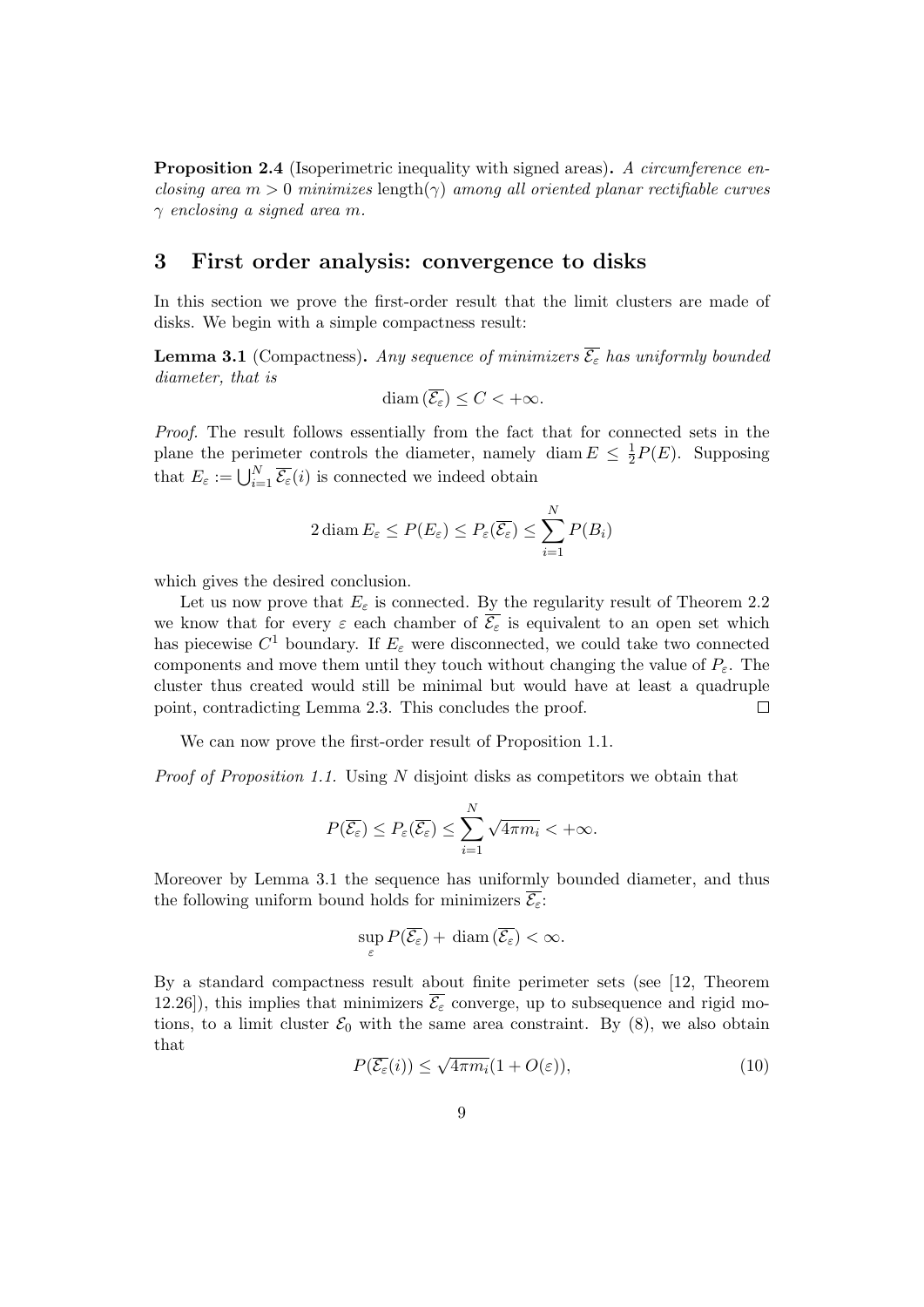and by lower semicontinuity of perimeter we obtain

$$
P(\mathcal{E}_0(i)) \le \sqrt{4\pi m_i}.
$$

By the isoperimetric inequality, the unique minimizer of perimeter for a given area constraint is the disk, and therefore  $\mathcal{E}_0(i)$  is a disk of area  $m_i$ .  $\Box$ 

## <span id="page-9-0"></span>4 Second order analysis: sticky-disk limit

We now want to obtain some more information about minimizers  $\overline{\mathcal{E}_{\varepsilon}}$  as  $\varepsilon \to 0$ . In the last section we saw that, up to translation, minimal clusters converge to a cluster of disks; this was a simple consequence of the isoperimetric inequality together with a compactness result. However, as already pointed out, we don't expect to see in the limit every cluster of disks: for instance Lemma [3.1](#page-8-1) suggests that at least the limit clusters must be connected. To understand what kind of clusters can arise as limits, we will perform a higher order expansion of the perimeter.

#### <span id="page-9-1"></span>4.1 Localization of contacts between different chambers

In this subsection we prove a localization result that basically says that each chamber of a minimizer is sandwiched between two concentric disks  $(1 - o(1))B$  and  $(1 +$  $o(1)$ B, B being a disk with the same area as the chamber. This can be seen as an improvement from the  $L^1$  convergence of Proposition [1.1](#page-1-0) to "uniform" convergence, or Hausdorff convergence of the boundaries. A consequence of this is that any pair of chambers whose limit disks are not touching will eventually share no boundary. Moreover we prove that for  $\varepsilon$  small enough each chamber of a minimizer is connected.

<span id="page-9-2"></span>**Lemma 4.1** (Localization Lemma). Suppose that a minimizer  $\overline{\mathcal{E}_{\varepsilon}}$  converges to the cluster of disks  $\mathcal{B} = (B_1, \ldots, B_N)$ . Then, for  $\varepsilon$  small enough, each chamber  $\overline{\mathcal{E}_{\varepsilon}}(i)$  is connected, and moreover

$$
(1 - o(1))) B_i \subset \overline{\mathcal{E}_{\varepsilon}}(i) \subset (1 + o(1)) B_i.
$$

*Proof.* We fix a chamber and denote it for simplicity just by  $E$ , and the disk by  $B$ . We will prove the lemma in four steps:

(i) For  $\varepsilon$  small enough, E has only one biggest (in terms of area) connected component  $C_0$ , which carries almost all the mass, i.e.

$$
|C_0| \ge |E|(1 - o(1)).
$$

In particular, if  $\overline{\mathcal{E}_{\varepsilon}}(i)$  converges to a disk B as  $\varepsilon \to 0$ , then  $|C_0 \Delta B| = o(1)$ .

(ii) The convex hull  $co(C_0)$  is sandwiched between two disks both converging to B as  $\varepsilon \to 0$ :

$$
(1 - o(1))B \subset co(C_0) \subset (1 + o(1))B.
$$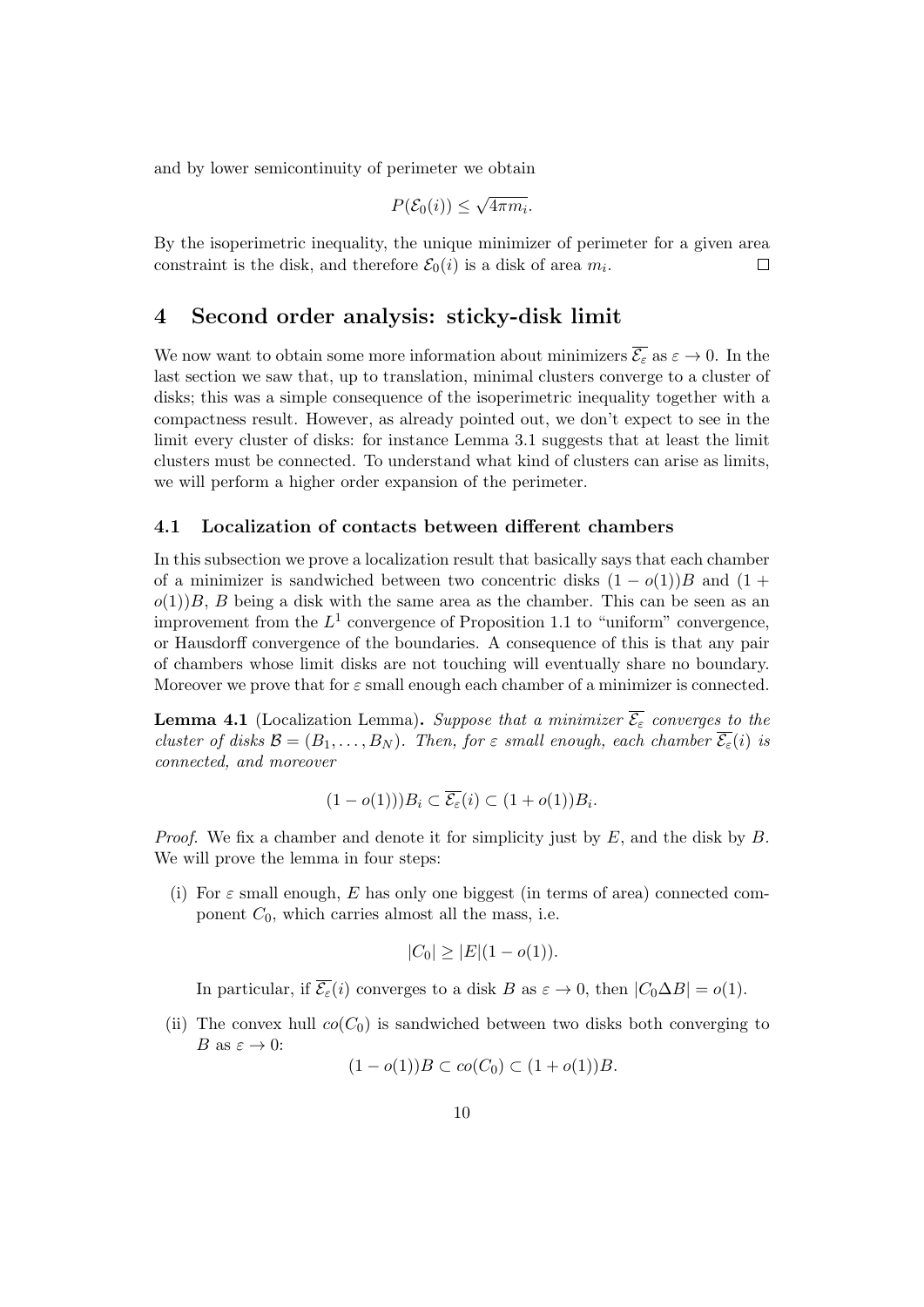- (iii) For  $\varepsilon$  small enough the biggest connected component is in fact the only one, i.e. each chamber is connected.
- (iv) The same conclusion as in (ii) holds also for  $C_0 = E$  itself, namely

$$
(1 - o(1))B \subset E \subset (1 + o(1))B.
$$

(i) If there is just one connected component then we are done. Otherwise, denote by  $C_0, C_1, \ldots$  the connected components of E (indexed by at most countably many indices i, and ordered decreasingly in the area), and set  $V_i := |C_i|/|E|$  to be the normalized area of the connected component  $C_i$  of E. In this way  $\sum_i V_i = 1$ . Set  $M := \max_i V_i$ . If  $M \leq \frac{1}{2}$  $\frac{1}{2}$ , by the isoperimetric inequality

$$
P(E) = \sum_{i} P(C_i) \ge 2\sqrt{\pi} \sum_{i} \sqrt{|C_i|} = 2\sqrt{\pi} \sqrt{|E|} \sum_{i} \sqrt{V_i} \ge 4\sqrt{\pi} \sqrt{|E|}
$$

where we used that, since in this case  $V_i \leq M \leq 1/2$ , we have  $\sqrt{V_i} \geq 2V_i$ . But by the trivial energy estimate [\(10\)](#page-8-2) we know that  $P(E) \leq 2\sqrt{\pi}\sqrt{|E|}(1+o(1))$ , so for  $\varepsilon$ small enough M must be  $> \frac{1}{2}$  $\frac{1}{2}$ , and in particular there is only one component with maximum area,  $C_0$ . In this case for every  $i \geq 1$  we have  $V_i \leq 1 - M < \frac{1}{2}$ , and arguing as above we obtain that

$$
P(E) = P(C_0) + \sum_{i \ge 1} P(C_i) \ge 2\pi\sqrt{M} + \sum_{i \ge 1} 2\pi \frac{V_i}{\sqrt{1 - M}} = 2\pi\sqrt{M} + 2\pi\sqrt{1 - M}.
$$

Again from the energy estimate we know that each chamber has an isoperimetric deficit  $o(1)$ , therefore we obtain the condition

$$
\sqrt{M} + \sqrt{1 - M} \le 1 + o(1),
$$

which together with the condition  $\frac{1}{2} \leq M \leq 1$  easily implies that M must be close to 1, which translates to  $|C_0| \geq |E|(1 - o(1)).$ 

(ii) First we prove that  $co(C_0) \supset (1-o(1))B$ . Indeed, given a point  $x \in B \setminus co(C_0)$ (if it exists, otherwise we are done), we can find a whole circular cap whose straigth segment passes through x that is contained in  $B\setminus co(C_0)$ . The area of this circular cap is at least as big as the area of the circular cap whose straight segment is perpendicular to the radius through x. From point (i) this area must be  $o(1)$ , and this easily imples the desired conclusion.

Next we prove that  $co(C_0) \subset (1 + o(1))B$ . We use the following two standard facts for planar sets:

- (i) the convex hull of an open connected set has smaller perimeter than the original set;
- (ii) among convex bodies in the plane, the perimeter is monotone increasing with respect to inclusion.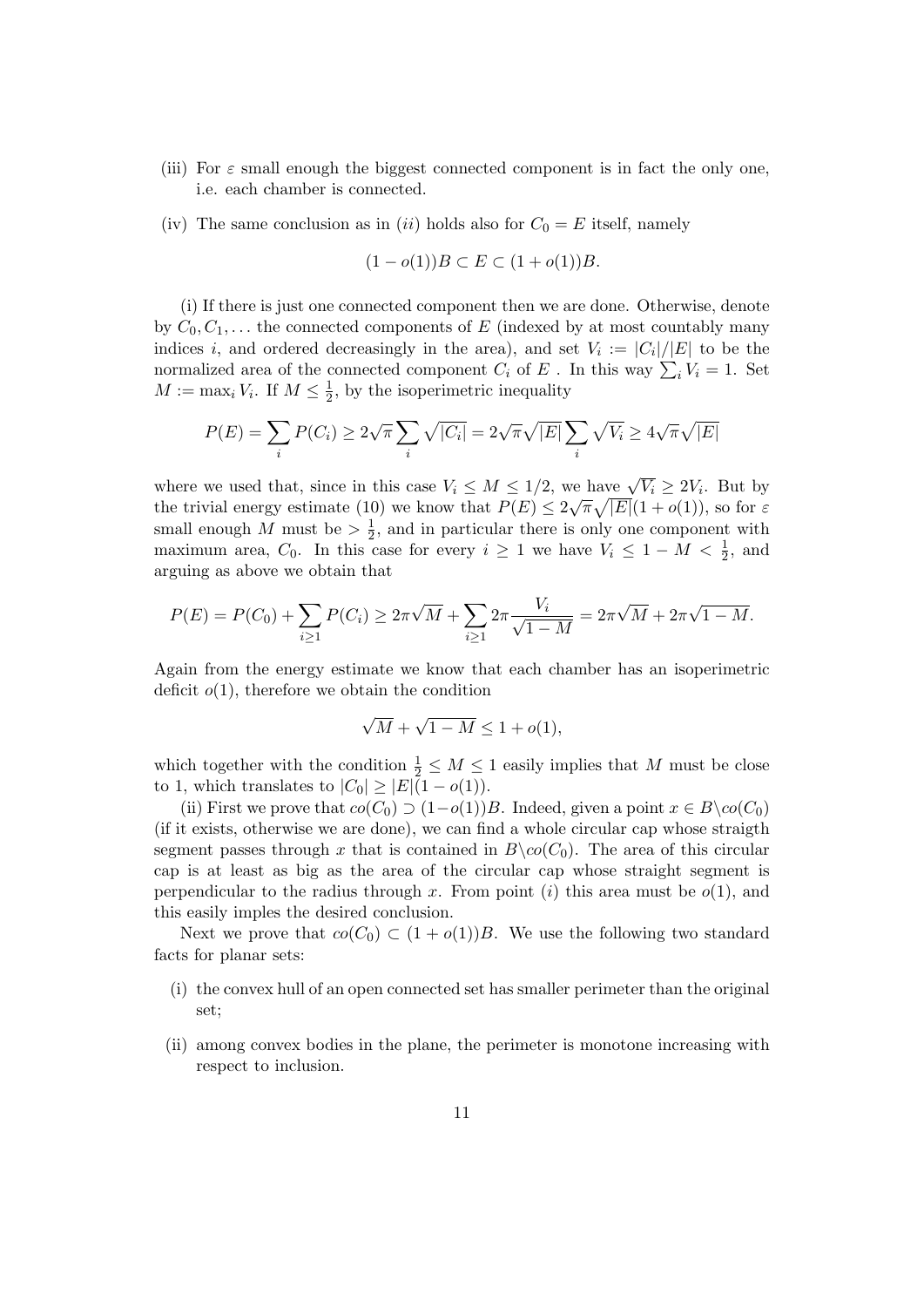From the first fact we obtain that  $P(co(C_0)) \leq P(B)(1 + o(1))$ . Now take any point  $x \in co(C_0) \backslash B$ . By convexity and since  $co(C_0) \supset (1 - o(1))B$ , we obtain that  $co(C_0) \supset co((1-o(1))B \cup \{x\})$ . From the second fact cited above the latter set must have smaller perimeter than  $co(C_0)$ , and this easily implies that  $x \in (1 + o(1))B$ .

(iii) Suppose that  $E$  has more than one component. From point *(ii)* we know that all the components except for the biggest one  $C_0$  have a total mass of at most  $0 < m = o(1)$ . Then by the isoperimetric inequality and the subadditivity of the square root, their total perimeter is bigger than

$$
\sum_{i\geq 1} 2\sqrt{\pi}\sqrt{|C_i|} \geq 2\sqrt{\pi}\sqrt{m}.
$$

We now remove all the smaller components, and inflate the biggest one, and prove that for  $\varepsilon$  small enough we find in this way a better competitor, which is incompatible with the supposed minimality of the original cluster. The increase in perimeter due to the inflation can be taken of order of the total removed mass  $m$ , see for instance [\[12,](#page-25-8) Theorem 29.14]. The net change in perimeter is therefore  $-2\sqrt{\pi}\sqrt{m} + bm$  for some constant b, which for  $m > 0$  small enough is negative; the same net change holds also for the functional  $P_{\varepsilon}$ . This proves that for  $\varepsilon$  small enough, and therefore m small enough, there can be just one connected component for each chamber.

(iv) The rightmost inclusion follows immediately from  $C_0 \subset co(C_0)$  and point (ii). We now prove the other one. From this last inclusion we know that the only obstacle would be the presence of the exterior chamber inside  $B$ . To exclude this we argue similarly to point  $(iii)$ : if there are connected components of the exterior chamber entirely surrounded by  $E$ , we can "fill" them with the set  $E$ , and then perform a deflation of the set, which for  $m$  small enough results in a net decrease in the functional  $P_{\varepsilon}$ . If instead there are "tentacles" of the exterior chamber which come from the outside, that is components not entirely surrounded by  $E$ , by similar considerations they must be contained in the complement of  $(1 - o(1))B$ , and we are done.  $\Box$ 

## <span id="page-11-0"></span>4.2 There is eventually at most one contact between any pair of chambers

Next we shall prove that when  $\varepsilon$  is small enough, there is at most one arc in common between two different chambers.

<span id="page-11-1"></span>**Definition 4.2.** Given a set  $E \subset \mathbb{R}^2$ , we set  $B_E$  as the disk of the same area (say, centered at the origin),  $r_E := \sqrt{|E|/\pi}$  as its radius and  $\kappa_E = 1/r_E$  as the curvature of  $\partial B_E$ .

Recall that the interface between the chambers  $\mathcal{E}_{\varepsilon}(i)$  and  $\mathcal{E}_{\varepsilon}(i)$  is  $\mathcal{E}_{\varepsilon}(i,j)$  $\partial \mathcal{E}_{\varepsilon}(i) \cap \partial \mathcal{E}_{\varepsilon}(j)$ , and that  $\overline{\mathcal{E}_{\varepsilon}}$  denotes a minimizer for  $P_{\varepsilon}$ .

<span id="page-11-2"></span>**Lemma 4.3.** The curvature of the interface arcs  $\overline{\mathcal{E}_{\epsilon}}(i, j)$  converges up to sign as  $\varepsilon \to 0$  to: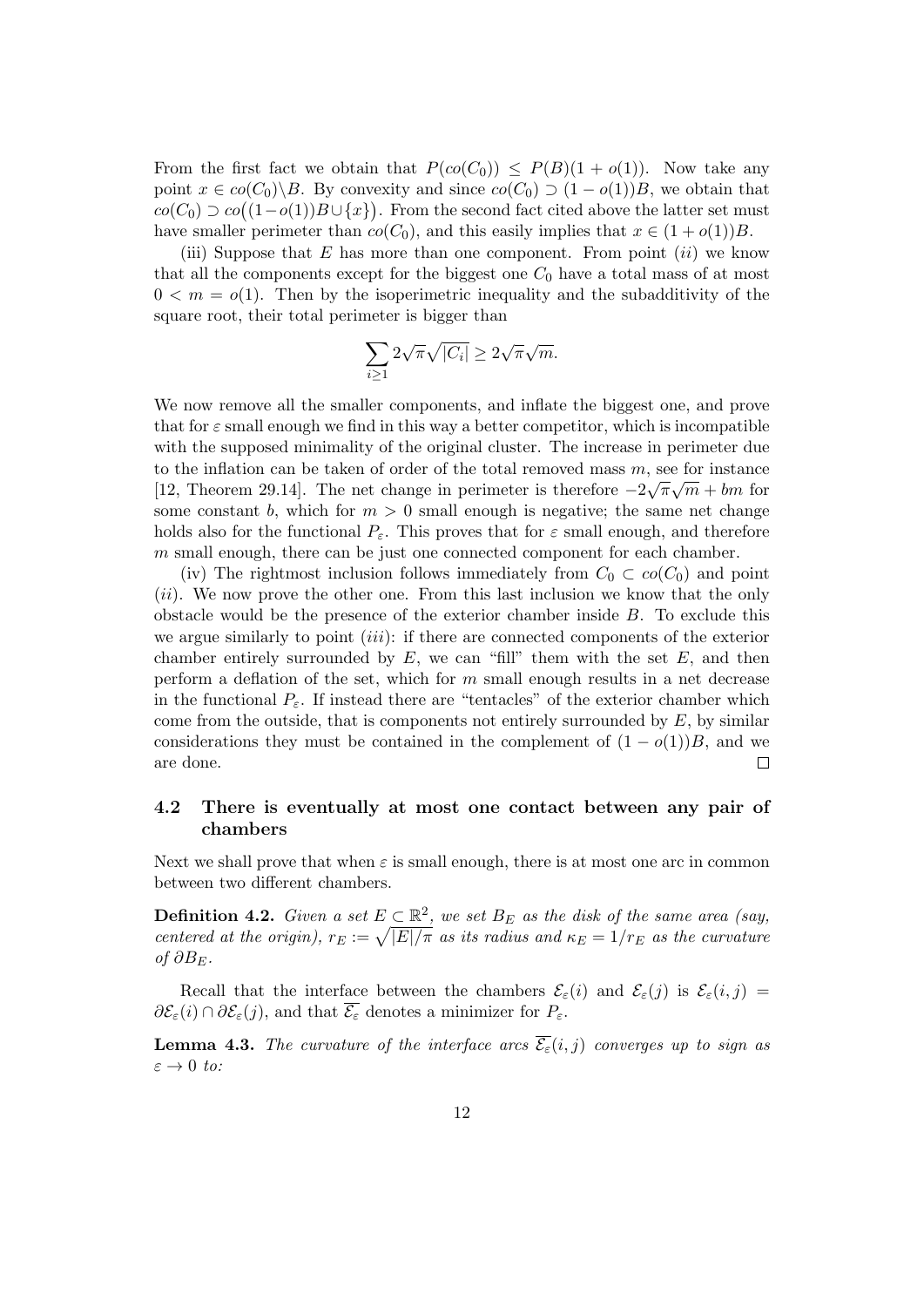- (i)  $\kappa_{\mathcal{E}(i)}$  if  $j=0$ ;
- (*ii*)  $\frac{1}{2}(\kappa_{\mathcal{E}(i)} \kappa_{\mathcal{E}(j)})$  *if*  $i, j \neq 0$ .

Proof. By Theorem [2.2](#page-5-0) (regularity) we know that the weighted curvatures sum to zero around any vertex:

$$
(2 - \varepsilon)\kappa_{ij}^{\varepsilon} + \kappa_{j0}^{\varepsilon} + \kappa_{0i}^{\varepsilon} = 0.
$$

It is therefore sufficient to prove  $(i)$ . This follows from the localization lemma [4.1:](#page-9-2) since each chamber  $\overline{\mathcal{E}_{\varepsilon}}(i)$  is sandwiched between two concentric disks whose radii converge to the same value as  $\varepsilon \to 0$ , contacts between different chambers can happen in a finite number of zones whose diameter converge to zero. In the complement of these zones there will be only arcs of constant curvature, without triple points. Since each one of these arcs is sandwiched between two concentric disks converging to the same disk, the curvature must converge to the limit curvature  $\kappa_{\mathcal{E}_{\varepsilon}(i)} = \kappa_{\mathcal{B}(i)}$ .  $\Box$ 

### <span id="page-12-0"></span>Lemma 4.4.

(i) The length of every interface between any pair of chambers goes to 0 as  $\varepsilon \to 0$ , that is

$$
\lim_{\varepsilon \to 0} \mathcal{H}^1(\overline{\mathcal{E}_\varepsilon}(i,j)) = 0;
$$

(ii) for  $\varepsilon$  small enough, any pair of chambers of  $\overline{\mathcal{E}_{\varepsilon}}$  share at most one arc, that is  $\overline{\mathcal{E}_{\varepsilon}}(i, j)$  has at most one connected component. If the two chambers converge to non-tangent disks, then they eventually share no boundary.

Proof. (i) This is a consequence of the localization lemma [4.1](#page-9-2) and the lower semicontinuity of the perimeter. If two chambers converge to two non tangent disks, then the interface is eventually empty by the localization lemma and we are done. Otherwise, consider the case where the two limit disks have a tangency point  $p$ , and suppose by contradiction that for a sequence  $\varepsilon_h \to 0$  it holds  $\mathcal{H}^1(\overline{\mathcal{E}_{\varepsilon_h}}(i,j)) \geq c > 0$ . Notice that again by the localization lemma, the interface is contained in a curved wedge that as  $\varepsilon \to 0$  converges to the point p. Since  $\overline{\mathcal{E}_{\varepsilon}}(i) \to B_i$ , for every closed neighbourhood  $K$  of  $p$  we have by semicontinuity

$$
P(B_i, K^c) \le \liminf_{h \to \infty} P(\overline{\mathcal{E}_{\varepsilon_h}}(i), K^c).
$$

Adding the inequality

$$
c \leq \mathcal{H}^1(\overline{\mathcal{E}_{\varepsilon_h}}(i,j)) \leq \liminf_{h \to \infty} P(\overline{\mathcal{E}_{\varepsilon_h}}(i), K)
$$

we obtain

$$
P(B_i, K^c) + c \le \liminf_{h \to \infty} P(\overline{\mathcal{E}_{\varepsilon_h}}(i), K^c) + \liminf_{h \to \infty} P(\overline{\mathcal{E}_{\varepsilon_h}}(i), K)
$$
  

$$
\le \liminf_{h \to \infty} P(\overline{\mathcal{E}_{\varepsilon_h}}(i))
$$
  

$$
= P(B_i)
$$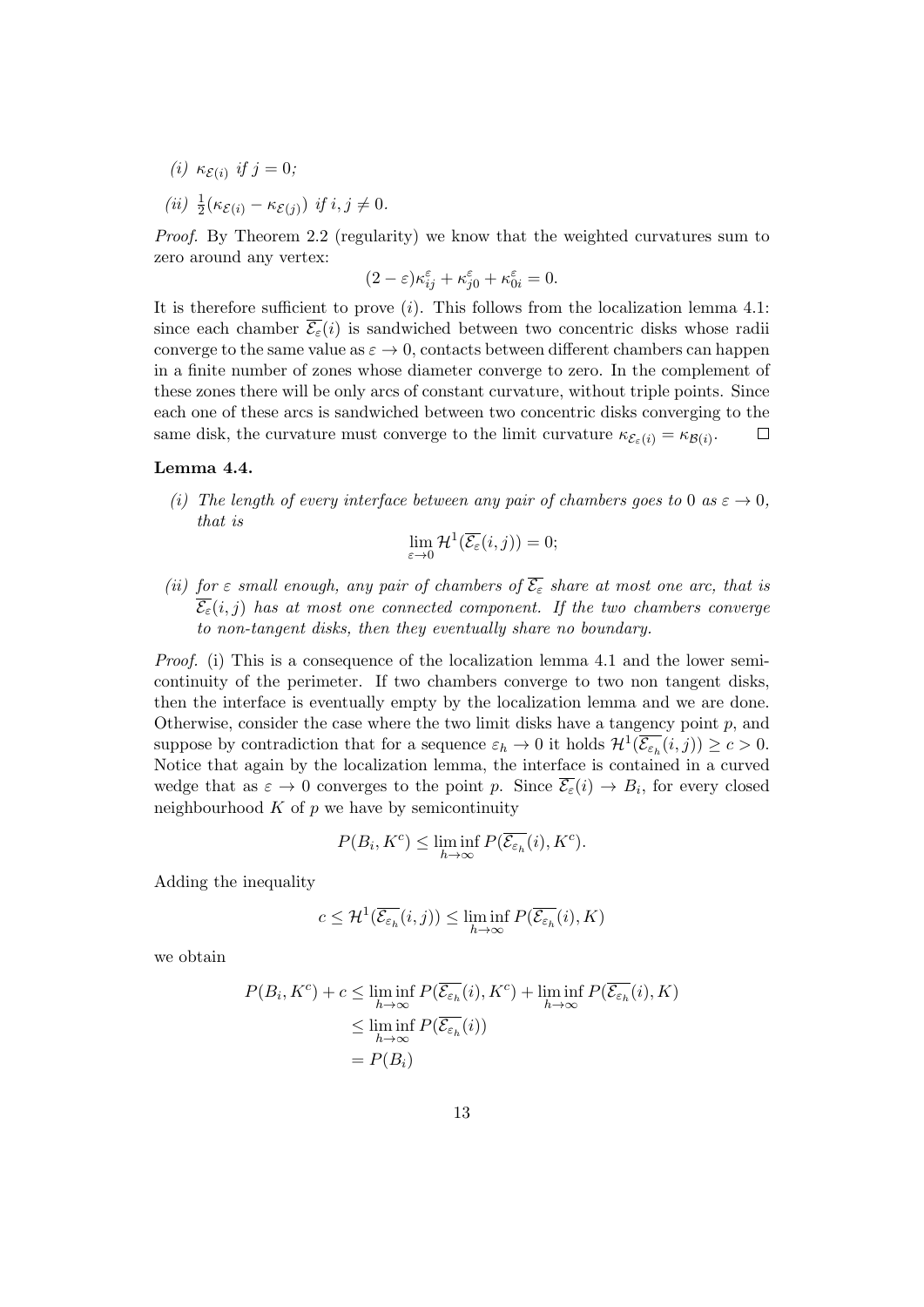

<span id="page-13-3"></span>Figure 4: Reference figure for Lemma [4.6.](#page-13-2)

which yields a contradiction by choosing the neighbourhood  $K$  small enough.

(ii) Suppose there is a component  $C$  of the exterior chamber entirely surrounded by two other chambers  $A$  and  $B$ . We prove that it is more convenient to add this component to one of the chambers and fix its total volume with a slight deflation. Call  $\ell_A$  and  $\ell_B$  the length of the respective interfaces with C, and suppose  $\ell_A \leq \ell_B$ . Then add  $C$  to chamber  $B$ , and slightly deflate  $B$  far from contact zones (which is always possible for small  $\varepsilon$ ). The contributions to  $P_{\varepsilon}$  coming from C change from  $\ell_A + \ell_B$  to  $(2 - \varepsilon)\ell_A$ , with a total change of  $\ell_A - \ell_B - \varepsilon\ell_A < 0$ , while the deflation to fix the total volume of  $B$  can be chosen so that the energy decreases; this results in a global decrease in the energy  $P_{\varepsilon}$ .  $\Box$ 

## <span id="page-13-1"></span>4.3 An asymptotic quantitative isoperimetric inequality involving curvature

The aim of the following theorem is to prove a particular instance of quantitative isoperimetric inequality in the plane, involving how much the curvature of the boundary of a given set E deviates on small scales from the "ideal" curvature  $\kappa_F$ .

<span id="page-13-0"></span>**Theorem 4.5.** Let  $E \subset \mathbb{R}^2$  be open, of finite area and perimeter and let  $\bar{\kappa} > 0$  be a real number. Suppose the boundary of E contains  $m \in \mathbb{N}$  portions made of arcs with constant curvature  $\kappa_1, \ldots, \kappa_m$ , with  $\kappa_i \leq \bar{\kappa}$ , each arc having a corresponding chord of length  $\ell_i$ . The curvature is signed, meaning that it is positive if the arc is curved outwards, and negative if it is curved inwards. Then

$$
P(E) \ge \sqrt{4\pi |E|} + \frac{1}{24} \sum_{i=1}^{m} \ell_i^3 (\kappa_i - \kappa_E)^2 - O\left(\sum_{i=1}^{m} \ell_i^5\right).
$$

We begin with a simple lemma, of which we omit the proof.

<span id="page-13-2"></span>**Lemma 4.6.** Consider a segment in the plane of length  $\ell$  and an arc of constant curvature  $\kappa$  connecting its endpoints, and let  $\theta$  and r be the related angle and radius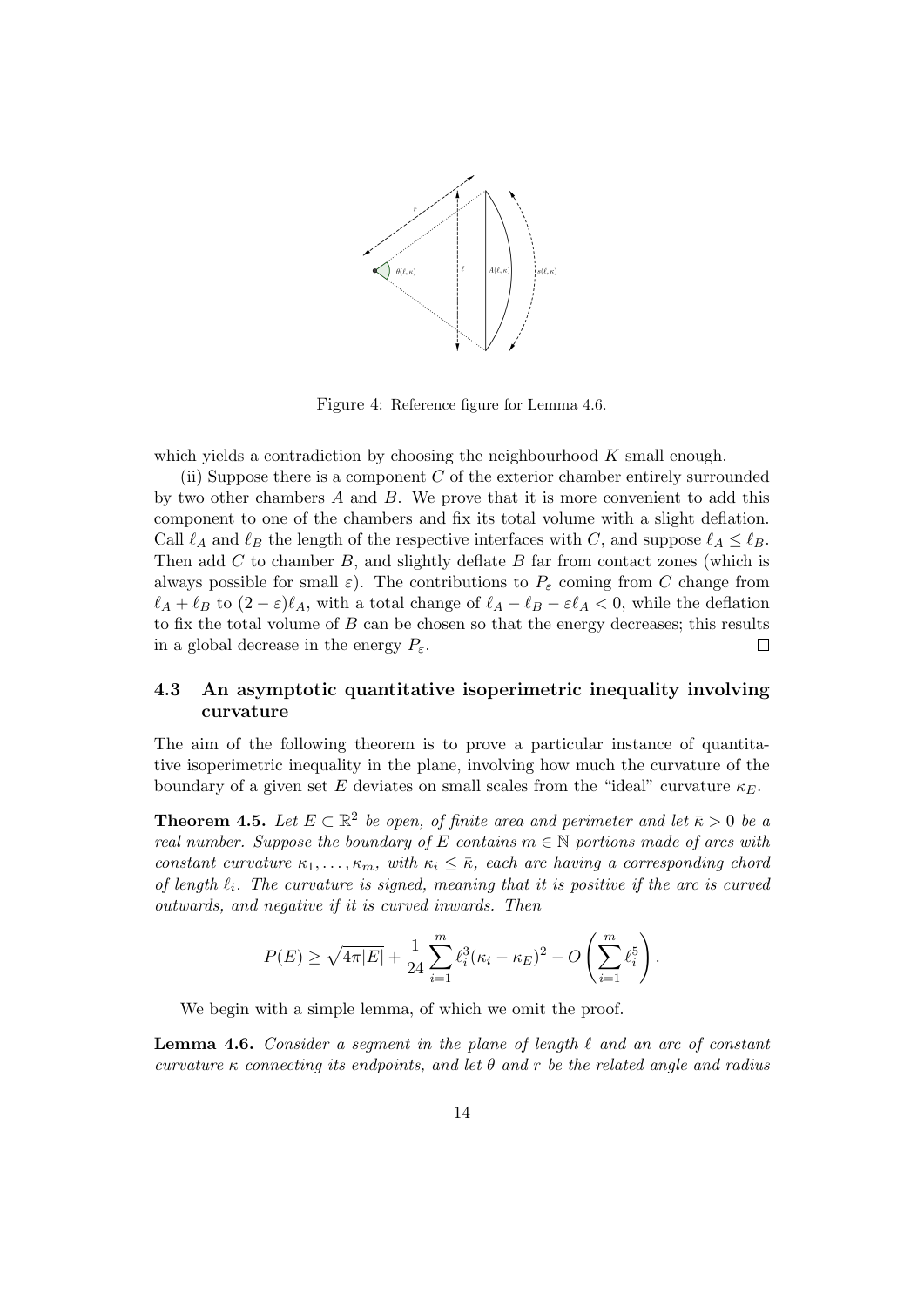as in Figure [4.](#page-13-3) Then the angle  $\theta$ , the length s of the arc and the area A of the circular section are given respectively by:

$$
\theta(\ell,\kappa) = 2 \arcsin \frac{\ell \kappa}{2} = \ell \kappa + \frac{1}{24} \ell^3 \kappa^3 + O(\ell^5 \kappa^5)
$$

$$
s(\ell,\kappa) = \frac{2}{\kappa} \arcsin \left(\frac{\ell \kappa}{2}\right) = \ell + \frac{1}{24} \ell^3 \kappa^2 + O(\ell^5 \kappa^3)
$$

$$
A(\ell,\kappa) = \frac{\theta r^2}{2} - r^2 \cos \frac{\theta}{2} \sin \frac{\theta}{2} = \frac{1}{12} \ell^3 \kappa + O(\ell^5 \kappa^3).
$$

We now pass to the proof of Theorem [4.5.](#page-13-0)

*Proof of Theorem [4.5.](#page-13-0)* We inflate or deflate each arc until it reaches curvature  $\kappa_E$ , that is we replace the given arcs of curvature  $\kappa_i$  with an arc of curvature  $\kappa_E$  with the same endpoints, to obtain a new set E with area  $A(E) = A(E) + \Delta A$  and perimeter  $P(E) = P(E) + \Delta P$ ; then we apply the isoperimetric inequality of Proposition [2.4](#page-8-3) to the new set  $\tilde{E}$  and draw the consequences for the original set E, exploiting the explicit fomulas given by the previous lemma. We set for simplicity  $\ell = \sum_{i=1}^{m} \ell_i$ . By Lemma [4.6](#page-13-2) we can compute explicitly

$$
\Delta P = \sum_{i=1}^{m} (s(\ell_i, \kappa_E) - s(\ell_i, \kappa_i)) \qquad \Delta A = \sum_{i=1}^{m} (A(\ell_i, \kappa_E) - A(\ell_i, \kappa_i))
$$
  
= 
$$
\sum_{i=1}^{m} \frac{1}{24} \ell_i^3(\kappa_i^2 - \kappa_E^2) + O(\ell^5) \qquad \qquad = \sum_{i=1}^{m} \frac{1}{12} \ell_i^3(\kappa_E - \kappa_i) + O(\ell^5).
$$

The isoperimetric inequality applied to  $\tilde{E}$  gives  $P(\tilde{E}) \ge \sqrt{4\pi|\tilde{E}|}$ . Therefore

$$
P(E) = P(\tilde{E}) - \Delta P \ge \sqrt{4\pi} \sqrt{|E| + \Delta A} - \Delta P
$$
  
=  $\sqrt{4\pi |E|} \sqrt{1 + \frac{\Delta A}{|E|}} - \Delta P$   
=  $\sqrt{4\pi |E|} \left(1 + \frac{1}{2} \frac{\Delta A}{|E|}\right) + O\left(\frac{\Delta A}{|E|}\right)^2 - \Delta P$   
=  $\sqrt{4\pi |E|} + \kappa_E \Delta A - \Delta P + O(\ell^6).$ 

Inserting now the asymptotic expansions for  $\Delta A$  and  $\Delta P$  we obtain

$$
P(E) \ge \sqrt{4\pi|E|} + \sum_{i=1}^{m} \left( \kappa_E \frac{1}{12} \ell_i^3 (\kappa_E - \kappa_i) - \frac{1}{24} \ell^3 (\kappa_e - \kappa_i)^2 \right) - O\left(\ell^5\right)
$$
  
=  $\sqrt{4\pi|E|} + \sum_{i=1}^{m} \frac{1}{24} \ell_i^3 (\kappa_i - \kappa_E)^2 - O\left(\ell^5\right).$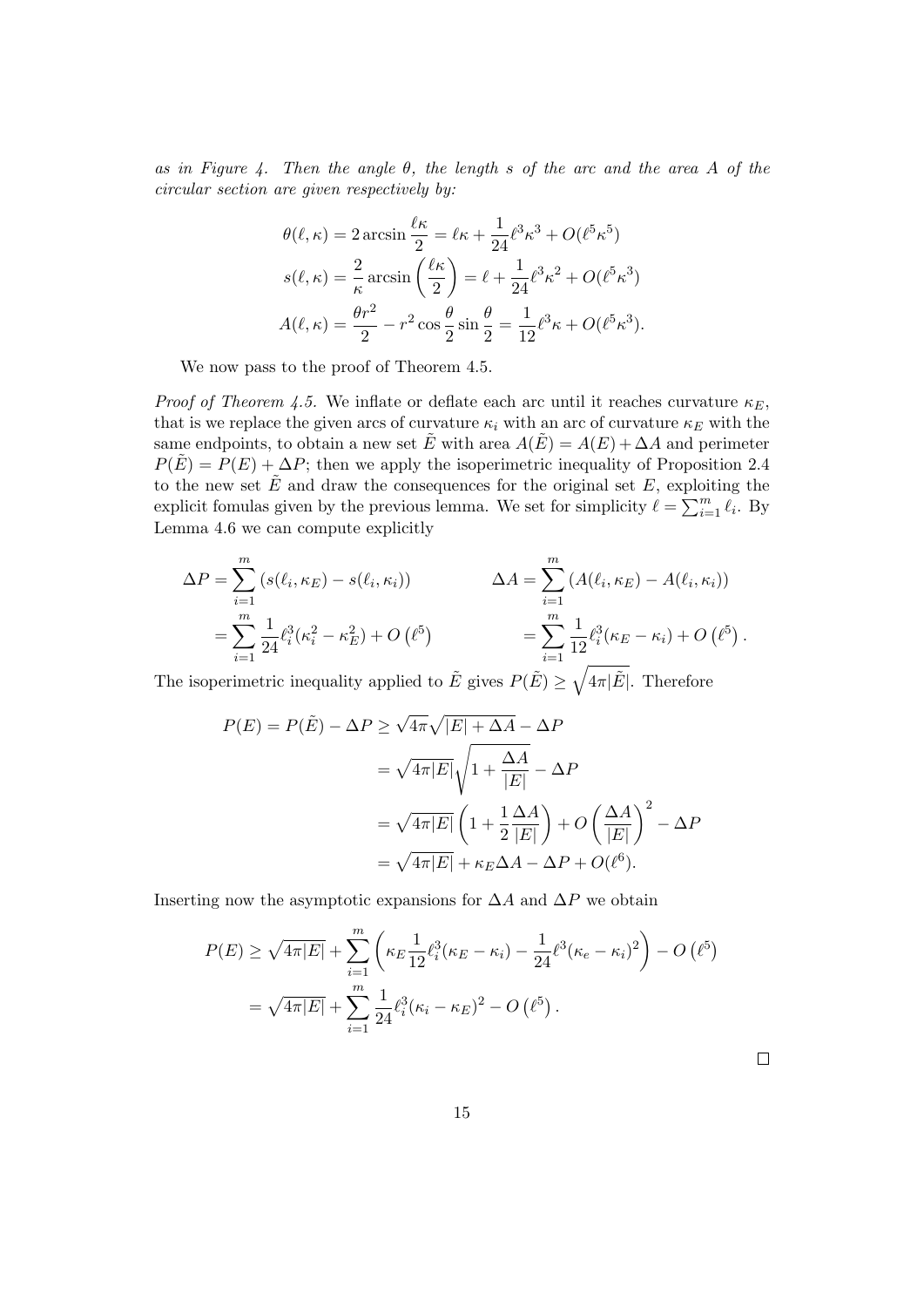#### 4.4 Consequences for the N-bubble: lower-bound inequality

We will now draw the consequences of Theorem [4.5](#page-13-0) in the general case of weighted clusters with possibly different areas, obtaining the lower bound for the energy  $P_{\varepsilon}$ given by Proposition [4.8.](#page-15-0) We find it useful, however, to examine first the simpler case of a double bubble with equal areas, to explain the idea behind it. In particular, we will obtain the asymptotics given by  $(3)$  as a lower bound, without using the explicit shape of minimizers.

**Proposition 4.7.** For every 2-cluster  $\mathcal{E} = (E_1, E_2)$  with both areas equal to  $\pi$  we have

$$
P_{\varepsilon}(\mathcal{E}) \ge 4\pi - \frac{4}{3}\varepsilon^{3/2} - O(\varepsilon^{5/2}).
$$

*Proof.* It is clearly sufficient to prove the statement when  $\mathcal E$  is a minimizer of  $P_{\varepsilon}$ under the same volume constraint. By Lemma [4.4](#page-12-0) we know that the chambers will have at most one single arc in common. Suppose this arc has length s and curvature  $\kappa$ , and that the chord of this arc has length  $\ell$ . Then writing

$$
P_{\varepsilon}(\mathcal{E}) = P(E_1) + P(E_2) - \varepsilon s,
$$

recalling Lemma [4.6](#page-13-2) and applying Theorem [4.5](#page-13-0) to both chambers we obtain

$$
P_{\varepsilon}(\mathcal{E}) \ge 4\pi + \frac{1}{24} \ell^{3} \left( (1 - \kappa)^{2} + (1 + \kappa)^{2} \right) - \varepsilon \left( \ell + \frac{1}{24} \ell^{3} \kappa^{2} + O(\ell^{5}) \right) - O(\ell^{5})
$$
  
=  $4\pi + \frac{1}{12} \ell^{3} - \varepsilon \ell + \frac{1}{12} \kappa^{2} \ell^{3} \left( 1 - \frac{\varepsilon}{2} \right) - O(\ell^{5})$   
 $\ge 4\pi + \frac{1}{12} \ell^{3} - \varepsilon \ell - O(\ell^{5})$ 

where the key fact is that the curvature  $\kappa$  appears in the first line once with a positive sign and once with a negative sign, and where the last inequality follows from  $\varepsilon \leq 2$ . We now optimize in  $\ell \geq 0$  the expression  $\frac{1}{12} \ell^3 - \varepsilon \ell$  to obtain the minimum point  $\ell = 2\varepsilon^{1/2}$ , and thus obtaining

$$
P_{\varepsilon}(\mathcal{E}) \ge 4\pi - \frac{4}{3}\varepsilon^{3/2} - O(\varepsilon^{5/2})
$$

 $\Box$ 

as wanted.

We will now perform a computation similar to the previous one, but this time for a general number N of chambers and possibly different areas, to obtain a lower bound for the energy  $P_{\varepsilon}$ .

<span id="page-15-0"></span>**Proposition 4.8.** Let  $\mathcal{E} = \{E_1, \ldots, E_N\}$  be a planar cluster whose chambers have areas  $|E_i| = m_i = \pi r_i^2$  and therefore ideal curvature  $\kappa_{E_i} = 1/r_i$  (see Definition [4.2\)](#page-11-1),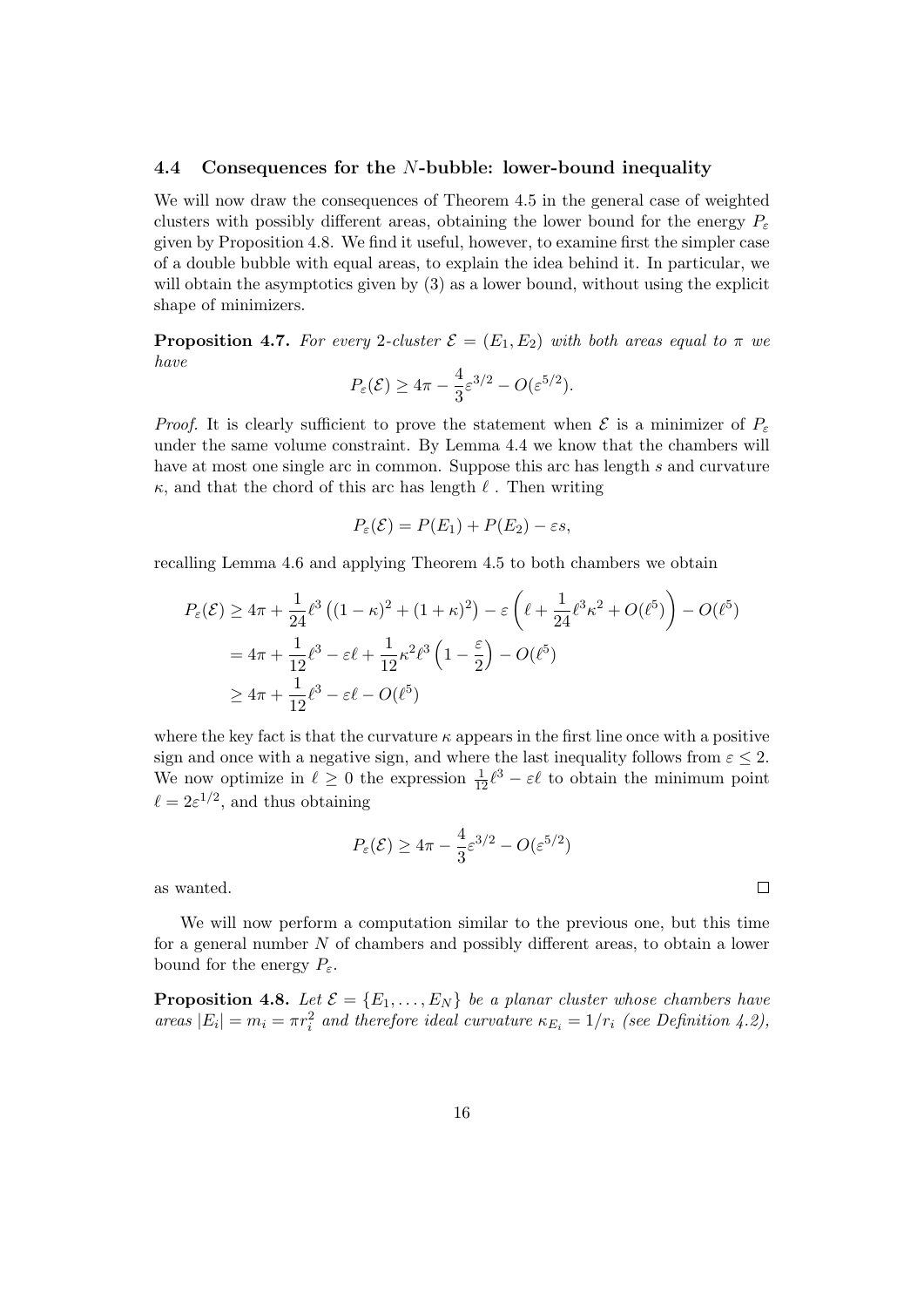and whose boundaries have piecewise constant curvature. Suppose that every pair of chambers shares at most one arc. Then

N

<span id="page-16-1"></span>
$$
P_{\varepsilon}(\mathcal{E}) \ge \sum_{i=1}^{N} P(B_{E_i}) - \frac{4}{3} \varepsilon^{3/2} \sum_{1 \le i < j \le N} \sigma_{ij} \frac{2r_i r_j}{r_i + r_j} + O(\varepsilon^{5/2}) \tag{11}
$$

where  $\sigma_{ij}$  is one if the chambers  $E_i$  and  $E_j$  share some boundary, and zero otherwise.

*Proof.* Call  $\kappa_{ij}$  the curvature of the arc between chambers i and j,  $s_{ij}$  its length and  $\ell_{ij}$  the length of the relative chord (we omit for simplicity the dependence on  $\varepsilon$ ), and set  $\ell = \sum_{i,j} \ell_{ij}$ . We apply Theorem [4.5](#page-13-0) to each chamber to obtain

$$
P_{\varepsilon}(\mathcal{E}) = \sum_{i=1}^{N} P(E_i) - \varepsilon \sum_{1 \le i < j \le N} s_{ij}
$$
  
\n
$$
\ge \sum_{i=1}^{N} \left( P(B_{E_i}) + \frac{1}{24} \sum_{j \ne i} \ell_{ij}^3 (\kappa_{ij} - \kappa_{E_i})^2 - O(\ell^5) \right) - \varepsilon \sum_{1 \le i < j \le N} s_{ij}
$$
  
\n
$$
= \sum_{i=1}^{N} P(B_{E_i}) + \sum_{1 \le i < j \le N} \left( \frac{1}{24} \ell_{ij}^3 \left( (\kappa_{ij} - \kappa_{E_i})^2 + (\kappa_{ij} + \kappa_{E_j})^2 \right) - \varepsilon \left( \ell_{ij} + \frac{1}{24} \ell_{ij}^3 \kappa_{ij}^2 \right) \right) - O(\ell^5).
$$

Now we first optimize in  $\kappa_{ij}$  each term in the sum, i.e. the quadratic polynomial in  $\kappa_{ij}$  given by

$$
\frac{1}{24} \ell_{ij}^3 \left( (\kappa_{ij} - \kappa_{E_i})^2 + (\kappa_{ij} + \kappa_{E_j})^2 \right) - \varepsilon \left( \ell_{ij} + \frac{1}{24} \ell_{ij}^3 \kappa_{ij}^2 \right) \n= \frac{1}{24} \ell_{ij}^3 \left( (2 - \varepsilon) \kappa_{ij}^2 + 2(\kappa_{E_j} - \kappa_{E_i}) \kappa_{ij} + \kappa_{E_i}^2 + \kappa_{E_j}^2 \right) - \varepsilon \ell_{ij}.
$$

The minimum point is easily seen to be

<span id="page-16-2"></span><span id="page-16-0"></span>
$$
\kappa_{ij} = \frac{\kappa_{E_i} - \kappa_{E_j}}{2 - \varepsilon} \tag{12}
$$

giving the expression a minimum value of

$$
\frac{1}{24}\ell_{ij}^3 \left(\kappa_{E_i}^2 + \kappa_{E_j}^2 + \frac{(\kappa_{E_i} - \kappa_{E_j})^2}{2 - \varepsilon}\right) - \varepsilon \ell_{ij}
$$
\n
$$
= \frac{1}{24}\ell_{ij}^3 \left(\frac{1}{2}(\kappa_{E_i} + \kappa_{E_j})^2 - \frac{\varepsilon}{4 - 2\varepsilon}(\kappa_{E_i} - \kappa_{E_j})^2\right) - \varepsilon \ell_{ij}.
$$
\n(13)

We now optimize in  $\ell_{ij}$ : setting the derivative in  $\ell_{ij}$  equal to zero we find

$$
\ell_{ij}^2 = \frac{8\varepsilon}{\frac{1}{2}(\kappa_{E_i} + \kappa_{E_j})^2 - \frac{\varepsilon}{4 - 2\varepsilon}(\kappa_{E_i} - \kappa_{E_j})^2}
$$

$$
= \frac{16\varepsilon}{(\kappa_{E_i} + \kappa_{E_j})^2} + O(\varepsilon^2)
$$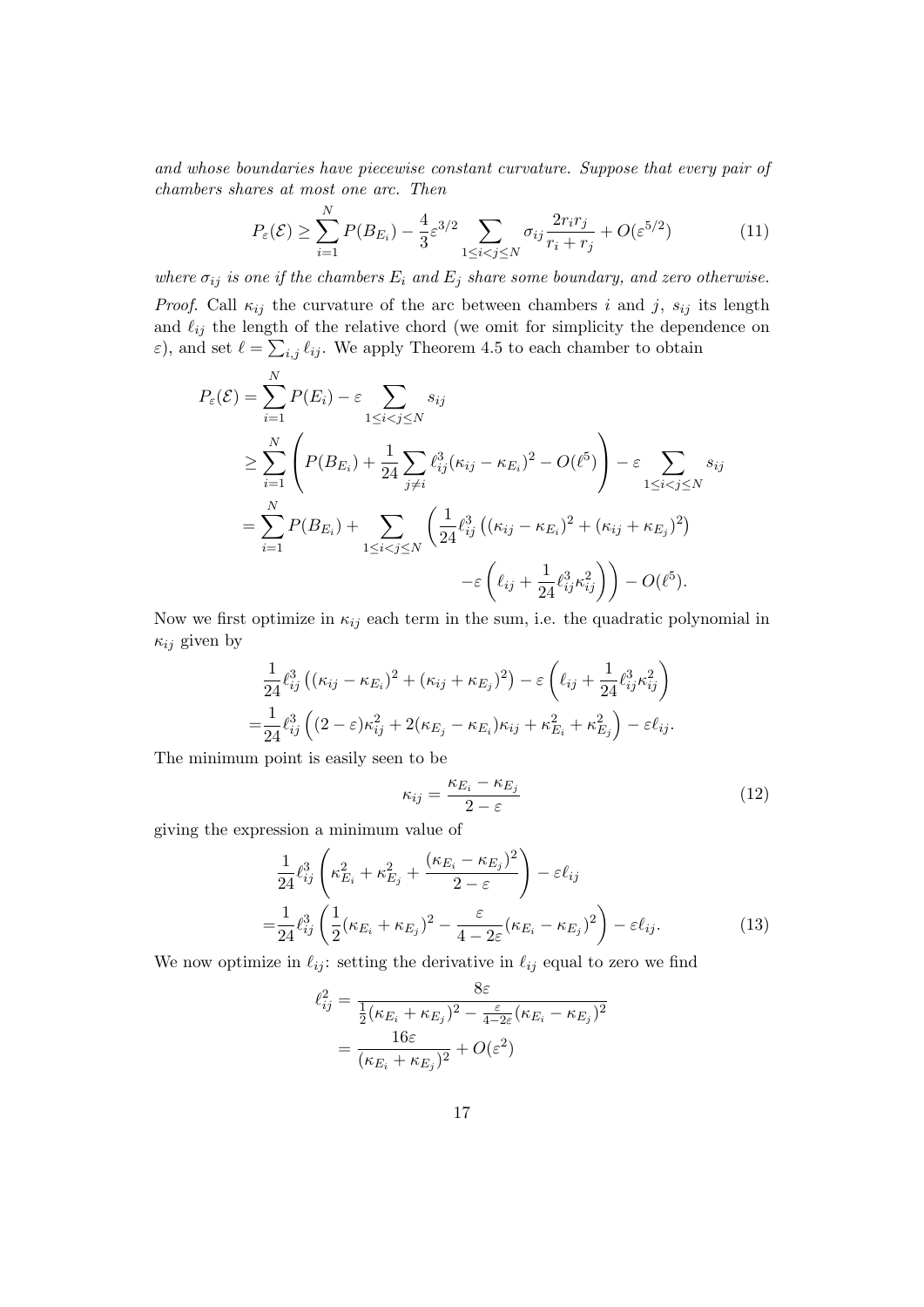which implies

<span id="page-17-1"></span>
$$
\ell_{ij} = \frac{4}{\kappa_{E_i} + \kappa_{E_j}} \varepsilon^{1/2} + O(\varepsilon^{3/2}).
$$
\n(14)

Substituting this back into [\(13\)](#page-16-0) and observing that by the previous computation  $O(\ell^5) = O(\varepsilon^{5/2})$ , we obtain that the expression is greater than

$$
-\frac{8}{3}\varepsilon^{3/2}\frac{1}{\kappa_{E_i}+\kappa_{E_j}}+O(\varepsilon^{5/2})
$$

and now summing among all pairs  $(i, j)$  we obtain

$$
P_{\varepsilon}(\overline{\mathcal{E}_{\varepsilon}}) \ge \sum_{i=1}^{N} P(B_{E_i}) - \frac{4}{3} \varepsilon^{3/2} \sum_{1 \le i < j \le N} \sigma_{ij} \frac{2}{\kappa_{E_i} + \kappa_{E_j}} + O(\varepsilon^{5/2})
$$

which is the desired result.

As a consequence of the previous inequality and Lemmas [4.1](#page-9-2) and [4.4](#page-12-0) we obtain the following:

<span id="page-17-0"></span>**Corollary 4.9.** Suppose minimizers  $\overline{\mathcal{E}_{\varepsilon}}$  converge as  $\varepsilon \to 0$  to the cluster of disks B. Then

$$
P(\overline{\mathcal{E}_{\varepsilon}}) \ge P(\mathcal{B}) - \frac{4}{3} \varepsilon^{3/2} \mathcal{T}(\mathcal{B}) + O(\varepsilon^{5/2})
$$

where  $\mathcal T$  is the tangency functional [\(5\)](#page-2-2).

**Remark 4.10** (Non-optimal lower bound for  $P_{\varepsilon}$ ). Viewing an N-cluster as a "superposition" of 2-clusters we can obtain a worse lower bound than equation [\(11\)](#page-16-1), but with the same order of  $\varepsilon^{3/2}$  for the second term. We notice that for  $N \geq 2$  we can rewrite

$$
P_{\varepsilon}(\mathcal{E}) = \frac{1}{N-1} \sum_{1 \leq i < j \leq N} P_{\delta(\varepsilon)}\big((\mathcal{E}(i), \mathcal{E}(j))\big)
$$

where  $\delta(\varepsilon) = (N-1)\varepsilon$  and  $P_{\delta}((\mathcal{E}(i), \mathcal{E}(j))) = P(\mathcal{E}(i)) + P(\mathcal{E}(j)) - \delta \mathcal{H}^{1}(\mathcal{E}(i, j))$ is the weighted perimeter of the 2-cluster  $(\mathcal{E}(i), \mathcal{E}(j))$ . From the solution of the double bubble (for simplicity in the case of equal volumes  $|\mathcal{E}(i)| = \pi$ ) we know that  $P_{\delta}((E_i, E_j)) \geq 4\pi - \frac{4}{3}$  $\frac{4}{3}\delta^{3/2}+O(\delta^{5/2})$  from which

$$
P_{\varepsilon}(\mathcal{E}) = \frac{1}{N-1} \sum_{1 \le i < j \le N} P_{\delta(\varepsilon)}((E_i, E_j))
$$
\n
$$
\ge \frac{1}{N-1} \sum_{1 \le i < j \le N} \left( 4\pi - \sigma_{ij}(\mathcal{E}) \frac{4}{3} \delta^{3/2} + O(\delta^{5/2}) \right)
$$
\n
$$
= 2N\pi - \frac{4}{3} \sqrt{N-1} \mathcal{C}(\mathcal{E}) \varepsilon^{3/2} + O(\varepsilon^{5/2})
$$

 $\Box$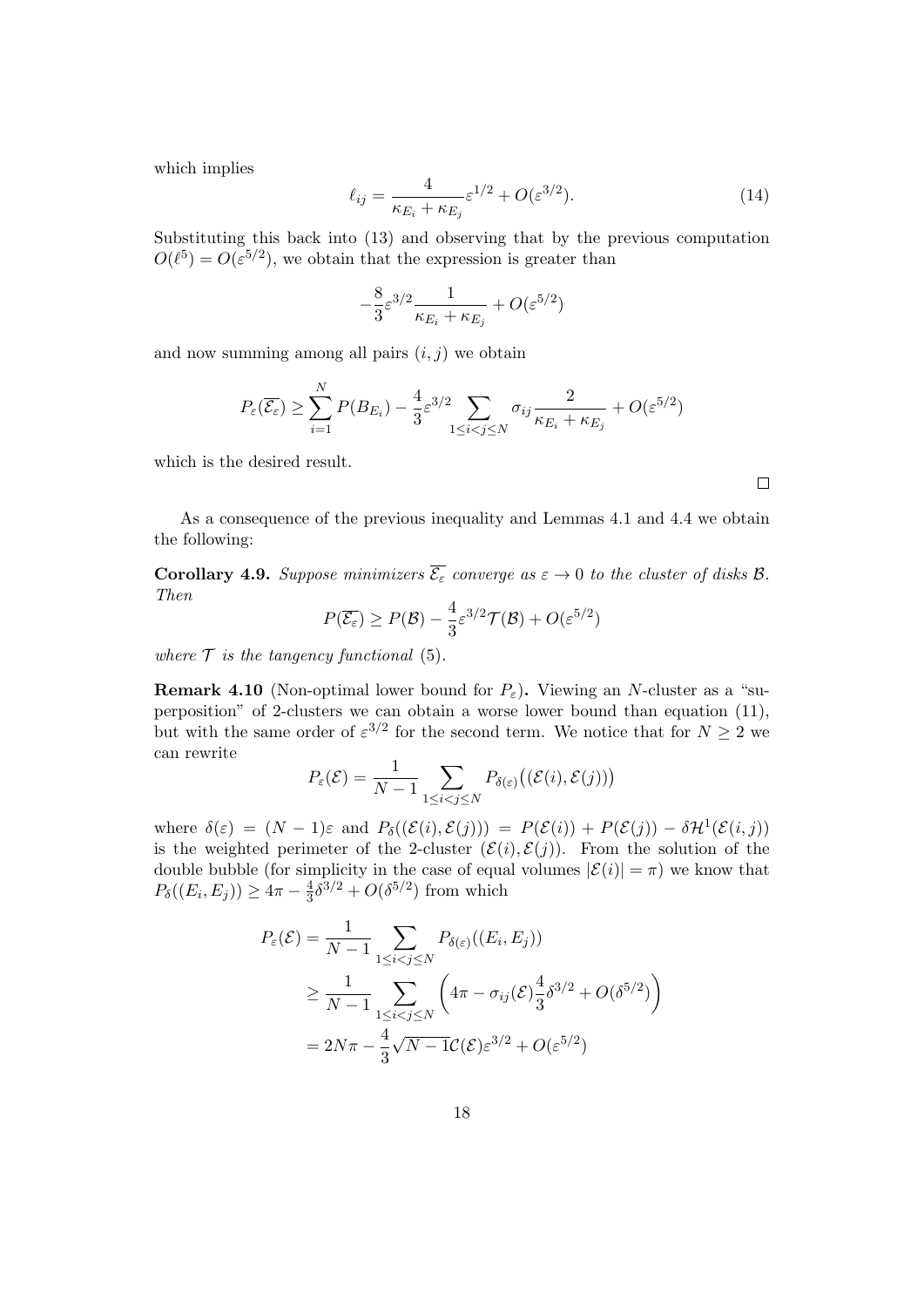where  $\mathcal{C}(\mathcal{E}) = \sum_{i \leq j} \sigma_{ij}(\mathcal{E})$  is the number of pairs  $(i, j)$  such that  $E_i$  and  $E_j$  share some boundary. This is the estimate we are looking for, except for the factor  $\sqrt{N-1}$ which makes the inequality worse. Observe that we can not obtain in this way the optimal inequality we are aiming to: indeed each double-bubble inequality is optimal when there is just one contact between two disks and the remaining portion of boundary is circular, which can not be simultaneously true for all pairs of bubbles.

#### <span id="page-18-0"></span>4.5 Sharpness of lower bound (recovery sequence)

We now want to show that the inequality proved in Corollary [4.9](#page-17-0) is essentially sharp, which means that, given a cluster of disks  $\mathcal{B} = (B_1 \dots, B_N)$ , we can actually find a sequence of clusters  $\mathcal{E}_{\varepsilon}$  converging to  $\beta$  for which the reverse inequality holds. We think that there should be a simpler way to do this other than the way proposed in the following, analyzing the sharpness of the inequality of Theorem [4.5,](#page-13-0) which is used to prove Proposition [4.8.](#page-15-0) However we were not able to follow this route and instead propose in the following a quite explicit and tedious computation for the polar equation of each chamber of an approximating sequence.

The idea is to construct between any pair of tangent disks  $B_i$ ,  $B_j$  in the limit cluster B an arc whose constant curvature is  $\frac{1}{2}(\kappa_{E_i} - \kappa_{E_j})$  (which is the right asymptotic value given by condition (*ii*) in Lemma [4.3\)](#page-11-2), of length  $\ell_{ij}^{\varepsilon} = 4\varepsilon^{1/2}/(\kappa_{E_i} + \kappa_{E_j})$ (which is up to  $O(\varepsilon^{3/2})$ ) the optimal value found in [\(14\)](#page-17-1)). In the remaining portion of the boundaries of the chambers  $\mathcal{E}_{\varepsilon}(i)$  we can pretty much put any interface which, in polar coordinates w.r.t. the center of  $B_i$ , has  $W^{1,\infty}$  norm at most  $O(\varepsilon^2)$ ; we achieve this by a simple two-piece piecewise linear interpolation in the angle variable. Recall that the total area must be  $|B_i|$  to satisfy the area constraint, hence the need for an interpolation.

We start with a couple of simple lemmas regarding the area and perimeter of small perturbations of a circle. We parametrize  $\mathbb{S}^1$  by  $\gamma : [-\pi, \pi] \to \mathbb{R}^2$ ,

$$
\gamma(t) = \begin{pmatrix} \cos t \\ \sin t \end{pmatrix}
$$

and consider a normal perturbation with magnitude  $u : [-\pi, \pi] \to (-1, \infty)$ , which gives a variation

$$
\gamma_u(t) = \gamma(t) + u(t)\nu(t) = (1 + u(t))\gamma(t)
$$

where  $\nu(t) = \gamma(t)$  is the outer normal. Using the formulas for the area in polar coordinates and for the length of a curve we obtain the following results, of which we omit the proof of the first.

Lemma 4.11 (Variation of area).

$$
Area(\gamma_u) = \pi + \int_{-\pi}^{\pi} u(t)dt + \frac{1}{2} \int_{-\pi}^{\pi} u(t)^2 dt.
$$
 (15)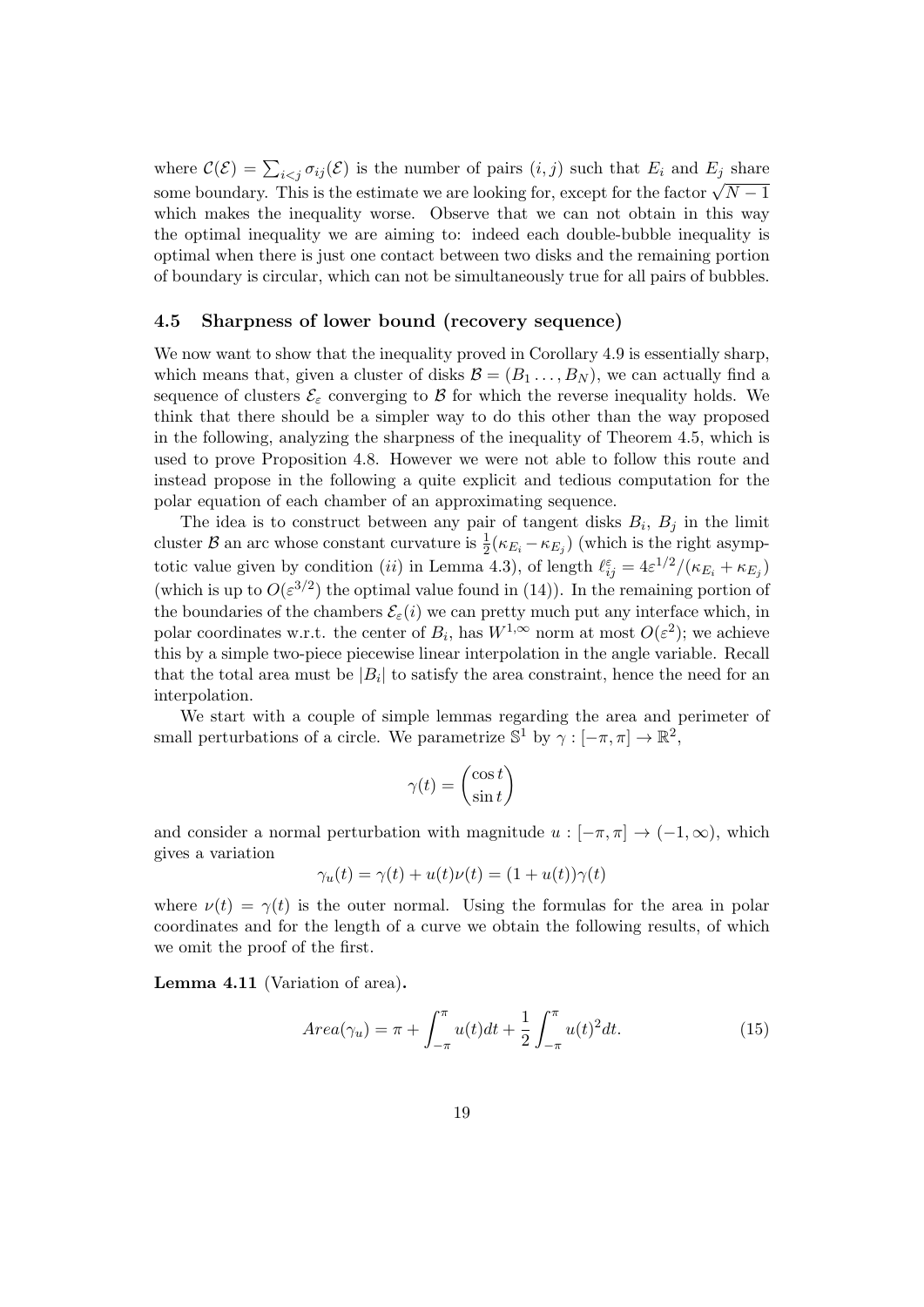<span id="page-19-1"></span>**Lemma 4.12** (Variation of perimeter). If  $u(t) \geq -\frac{1}{2}$  for every t and  $||u||_{W^{1,\infty}} \leq 1$ , then the length  $L(\gamma_u)$  of the curve  $\gamma_u$  satisfies

<span id="page-19-0"></span>
$$
L(\gamma_u) = 2\pi + \int_{-\pi}^{\pi} u(t)dt + \frac{1}{2} \int_{-\pi}^{\pi} u'(t)^2 dt + O(||u||_{W^{1,\infty}}^3).
$$
 (16)

Proof. We have

$$
\gamma'_u(t) = (1 + u(t))\gamma'(t) + u'(t)\gamma(t)
$$

and by the orthogonality of  $\gamma$  and  $\gamma'$  we obtain

$$
|\gamma'_u(t)| = \sqrt{(1+u(t))^2 + u'(t)^2} = \sqrt{1+2u(t) + u(t)^2 + u'(t)^2}.
$$

By the Taylor expansion with Lagrange remainder

$$
\sqrt{1+x} = 1 + \frac{1}{2}x - \frac{1}{8}x^2 + r(x)
$$

with  $r(x) = \frac{1}{16(1+\xi)^{5/2}}x^3$  and  $\xi$  between 1 and x. Set  $x = 2u(t) + u(t)^2 + u'(t)^2$ . From  $u(t) \geq -\frac{1}{2}$  we obtain  $x \geq -\frac{3}{4}$ , and then also  $\xi \geq -\frac{3}{4}$ , thus  $|r(x)| \leq C|x|^3$  for every  $x \geq -\frac{3}{4}$ . Therefore

$$
L(\gamma_u) = \int_{-\pi}^{\pi} |\gamma'_u(t)| dt
$$
  
= 
$$
\int_{-\pi}^{\pi} \left( 1 + u + \frac{1}{2} (u^2 + u'^2) - \frac{1}{8} (2u + u^2 + u'^2)^2 + r(u) \right) dt
$$
  
= 
$$
2\pi + \int_{-\pi}^{\pi} u + \frac{1}{2} \int_{-\pi}^{\pi} u'^2 + O(||u||_{W^{1,\infty}}^3).
$$

 $\Box$ 

**Remark 4.13.** In particular consider a variation  $u$  which preserves the area, that is

$$
\int u = -\frac{1}{2} \int u^2.
$$

Then plugging this into [\(16\)](#page-19-0) we obtain that for an area-preserving variation the perimeter is

$$
2\pi + \frac{1}{2} \int (u'^2 - u^2) + O(||u||_{W^{1,\infty}}^3).
$$

**Lemma 4.14.** Consider a circle of radius r centered at the origin and given  $R \in \mathbb{R}$ consider a circle of radius  $|R|$  tangent to the first one whose center has cartesian coordinates  $(r+R, 0)$ , (so that if R is positive it is on the opposite side with respect to the tangent line, if  $R$  is negative it is on the same side). Then the polar coordinates of the second circumference in a neighbourhood of the tangency point are given by:

$$
\rho(\theta) = (R+r)\cos\theta - R\sqrt{1 - \left(1 + \frac{r}{R}\right)^2 \sin^2\theta},
$$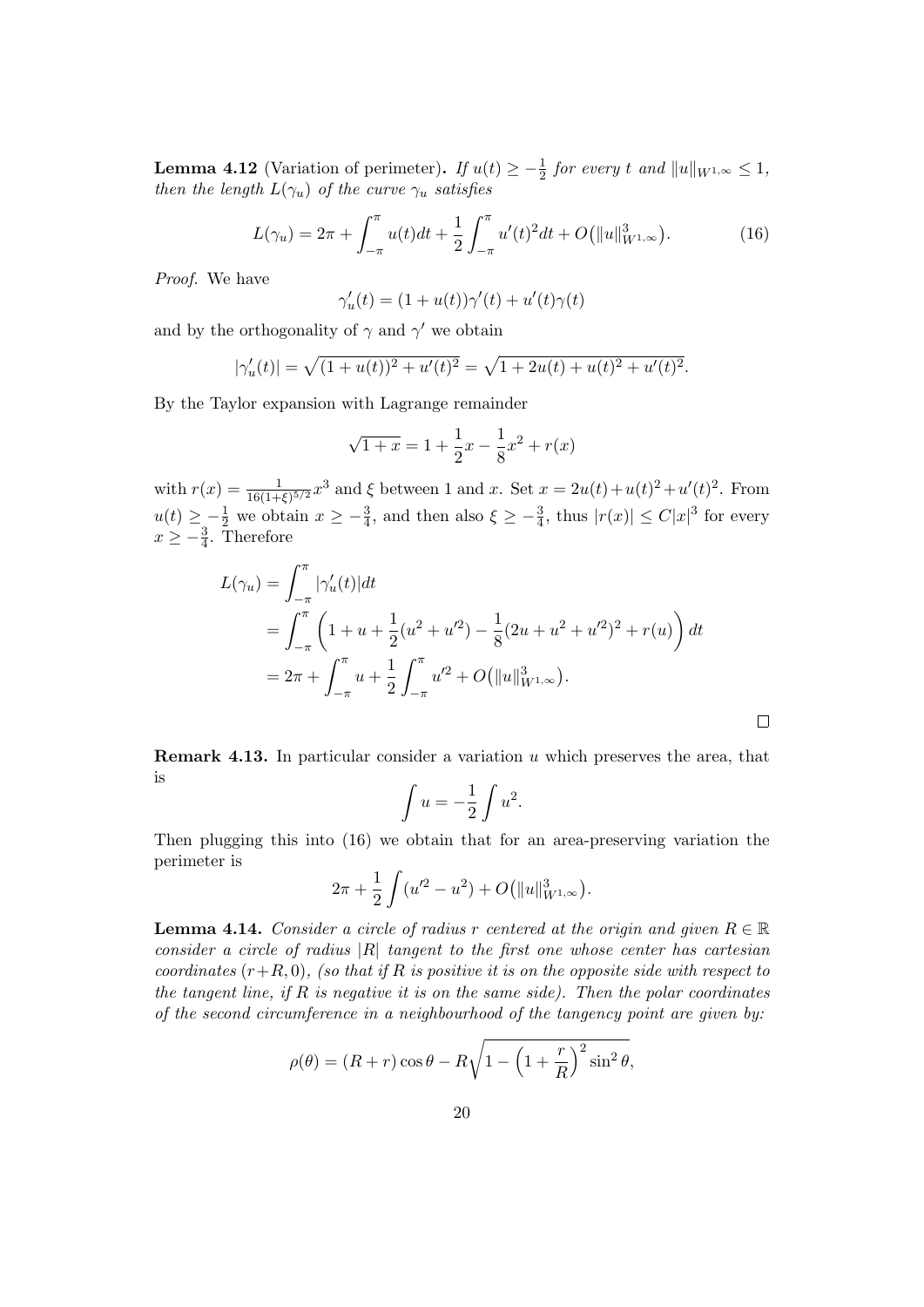and the Taylor expansion for small  $\theta$  is

$$
\rho(\theta) = r + \frac{r}{2} \left( 1 + \frac{r}{R} \right) \theta^2 + O(\theta^4).
$$

*Proof.* The polar equation of a circumference of radius R whose center has polar coordinates  $(r_0, \phi)$  is given by

$$
\rho^2 + r_0^2 - 2\rho r_0 \cos(\theta - \phi) = R^2.
$$

In our case  $(r_0, \phi) = (r + R, 0)$ . Inserting this into the previous equation and solving for  $\rho$  (and choosing the right sign) gives the desired conclusion.  $\Box$ 

<span id="page-20-0"></span>**Theorem 4.15** (Recovery sequence). For every cluster of disks  $\mathcal{B} = (B_1, \ldots, B_N)$ with radii  $r_1, \ldots, r_N$  we can construct a recovery sequence  $\mathcal{E}_{\varepsilon}$ , namely a sequence such that  $\mathcal{E}_{\varepsilon} \to \mathcal{B}$  in the convergence of clusters and such that

$$
P_{\varepsilon}(\mathcal{E}_{\varepsilon}) = \sum_{i=1}^{N} 2\pi r_i - \frac{4}{3} \varepsilon^{3/2} \sum_{1 \le i < j \le N} \sigma_{ij} \frac{2r_i r_j}{r_i + r_j} + O(\varepsilon^{5/2})
$$

where

$$
\sigma_{ij} = \begin{cases} 1 & \text{if } B_i \text{ and } B_j \text{ touch} \\ 0 & \text{otherwise} \end{cases}
$$

.

Proof. We build, for each disk in the limit configuration, a "dented" disk, inserting small arcs of constant curvature  $\kappa_{ij} = \frac{1}{2}$  $\frac{1}{2}(\frac{1}{r}$  $\frac{1}{r_j}-\frac{1}{r_i}$  $\frac{1}{r_i}$ ) between two tangent disks  $B_i$  and  $B_j$ . The length of the corresponding chord is set to be  $\ell_{ij}^{\varepsilon} = \frac{4r_i r_j}{r_i + r_i}$  $\frac{4r_ir_j}{r_i+r_j}\varepsilon^{1/2}$  (these are the asymptotically optimal values given by the optimizations in [\(12\)](#page-16-2) and [\(14\)](#page-17-1)).

We describe the boundary of  $\mathcal{E}_{\varepsilon}(i)$  in polar coordinates w.r.t. the center of  $B_i$  by the function  $\rho_i(\theta)$ . Around any contact point  $p_{ij} = (r_i, \theta_{ij})$ , thanks to the previous lemma, the parametrization is given by

$$
\rho_i(\theta) = r_i + \frac{r_i}{2} \left( 1 + \frac{r_i}{R_{ij}} \right) (\theta - \theta_{ij})^2 + O((\theta - \theta_{ij})^4)
$$

where  $R_{ij} = 1/\kappa_{ij}$ . We now suppose for simplicity  $\theta_{ij} = 0$  (we are interested in computing only lengths, which are rotation invariant) and compute the polar coordinates of the endpoints of the  $(i, j)$ -arc, whose chord has length  $\ell_{ij}^{\varepsilon}$ : they are given by  $(\rho_i(\Delta \theta_i), \Delta \theta_i)$  and  $(\rho(-\Delta \theta_{ij}), -\Delta \theta_{ij})$  where  $\Delta \theta_{ij}$  is implicitly given by

$$
2\rho_i(\Delta \theta_{ij}) \sin \Delta \theta_{ij} = \ell_{ij}^{\varepsilon}.
$$

We now invert this expression to obtain the Taylor expansion of  $\Delta\theta_{ij}$  in terms of  $\ell_{ij}^{\varepsilon}$ : first insert the Taylor expansions of  $\rho_i(\theta)$  and sin  $\theta$  to obtain

$$
2\left(r_i+\frac{r_i}{2}\left(1+\frac{r_i}{R_{ij}}\right)\Delta\theta_{ij}^2+O(\Delta\theta_{ij}^4)\right)\left(\Delta\theta_{ij}-\frac{1}{6}\Delta\theta_{ij}^3+O(\Delta\theta_{ij}^5\right)=\ell_{ij}^{\varepsilon}.
$$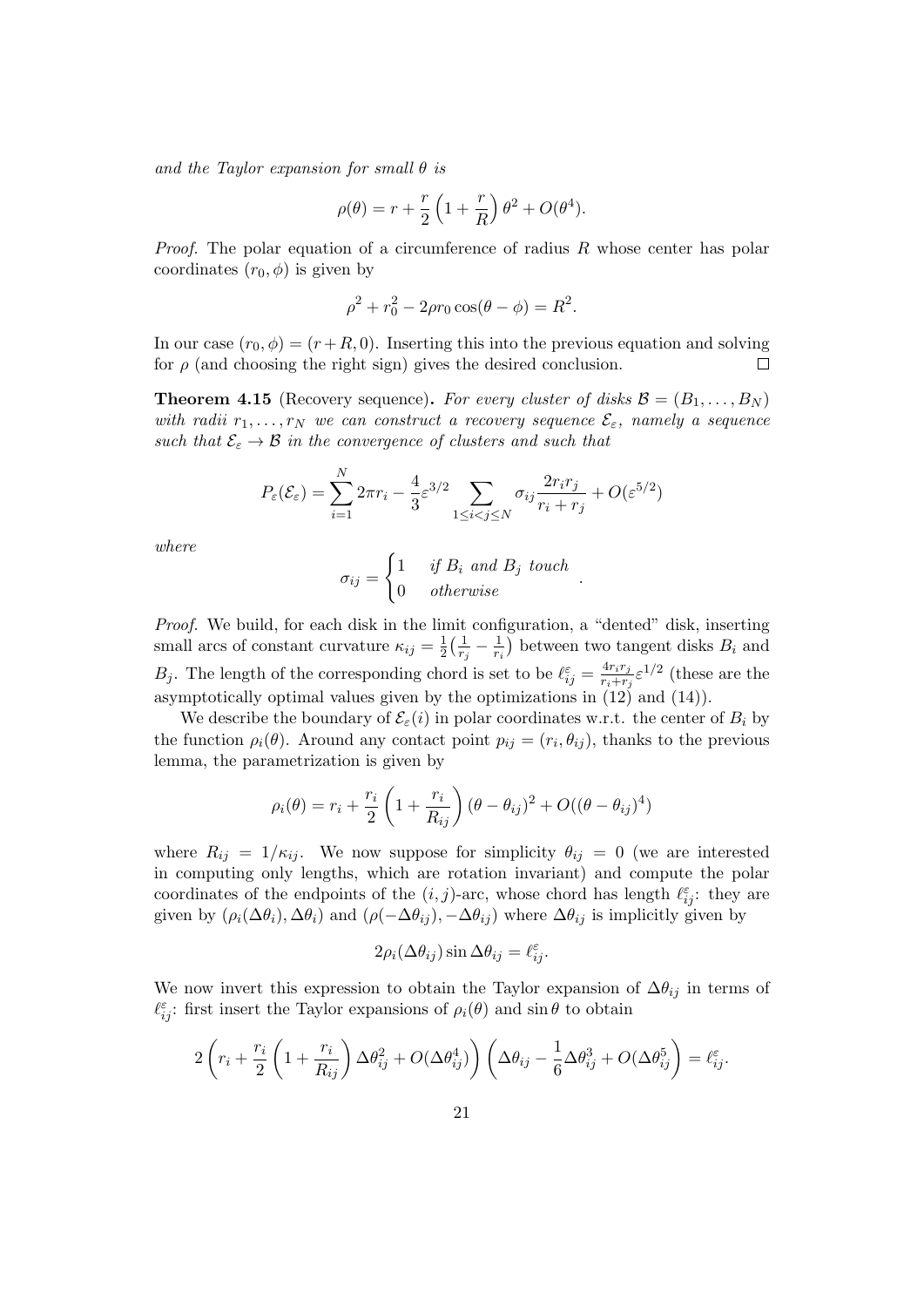Then a simple computation yields

$$
\Delta \theta_{ij} = \frac{\ell_{ij}^\varepsilon}{2r_i} + O(\varepsilon^{3/2}).
$$

Using Lemma [4.12](#page-19-1) and a rescaling, setting  $(1 + u(\theta))r_i = \rho_i(\theta)$ , and observing that we can set the total area to be  $|B_i|$  with  $\rho_i(\theta)$  being piecewise linear between two consecutive arcs and having there  $W^{1,\infty}$ -norm bounded by a constant times  $\varepsilon^2$ , we find that

$$
P(\mathcal{E}_{\varepsilon}(i)) = r_i \left( 2\pi + \frac{1}{2} \int (u'(t)^2 - u(t)^2) dt + O(\varepsilon^{5/2}) \right)
$$
  
=  $r_i \left( 2\pi + \frac{1}{2} \int_{-\Delta\theta_{ij}}^{\Delta\theta_{ij}} u'(t)^2 dt + O(\varepsilon^{5/2}) \right)$   
=  $r_i \left( 2\pi + \frac{1}{2} \int_{-\Delta\theta_{ij}}^{\Delta\theta_{ij}} \left( 1 + \frac{r_i}{R_{ij}} \right)^2 t^2 dt + O(\varepsilon^{5/2}) \right)$   
=  $2\pi r_i + \frac{r_i}{2} \frac{(r_i + R_{ij})^2}{R_{ij}^2} \frac{2}{3} \Delta\theta_{ij}^3 + O(\Delta\theta_{ij}^5)$   
=  $2\pi r_i + \frac{1}{3} \frac{r_i R_{ij}}{r_i + R_{ij}} \varepsilon^{3/2} + O(\varepsilon^{5/2})$ 

where we used that the only relevant term up to  $O(\varepsilon^{5/2})$  in the integral is  $u'(t)^2$ between  $-\Delta\theta_{ij}$  and  $\Delta\theta_{ij}$ . Moreover, recalling Lemma [4.6,](#page-13-2) we have

$$
s(\ell_{ij}^{\varepsilon}, \kappa_{ij}) = \ell_{ij}^{\varepsilon} + O(\varepsilon^{3/2}).
$$

Therefore summing among all the arcs of the chamber  $\mathcal{E}_\varepsilon(i)$  we obtain

$$
P(\mathcal{E}_{\varepsilon}(i)) - \frac{\varepsilon}{2} \sum_{j} s(\ell_{ij}^{\varepsilon}, \kappa_{ij}) = 2\pi r_i - \frac{2}{3} \varepsilon^{3/2} \sum_{j} \frac{r_i R_{ij}}{r_i + R_{ij}} + O(\varepsilon^{5/2}).
$$

Now summing among all *i*'s, and recalling that  $\frac{1}{R_{ij}} = \frac{1}{2}$  $rac{1}{2}$   $\left(\frac{1}{r}\right)$  $\frac{1}{r_j}-\frac{1}{r_i}$ ri ), each arc  $(i, j)$  is counted with a weight given by

$$
-\frac{2}{3}\varepsilon^{3/2}\left(\frac{1}{\frac{1}{R_{ij}} + \frac{1}{r_i}} - \frac{1}{\frac{1}{R_{ij}} - \frac{1}{r_j}}\right)
$$

$$
= -\frac{4}{3}\varepsilon^{3/2}\frac{2r_ir_j}{r_i + r_j}
$$

which is the desired result.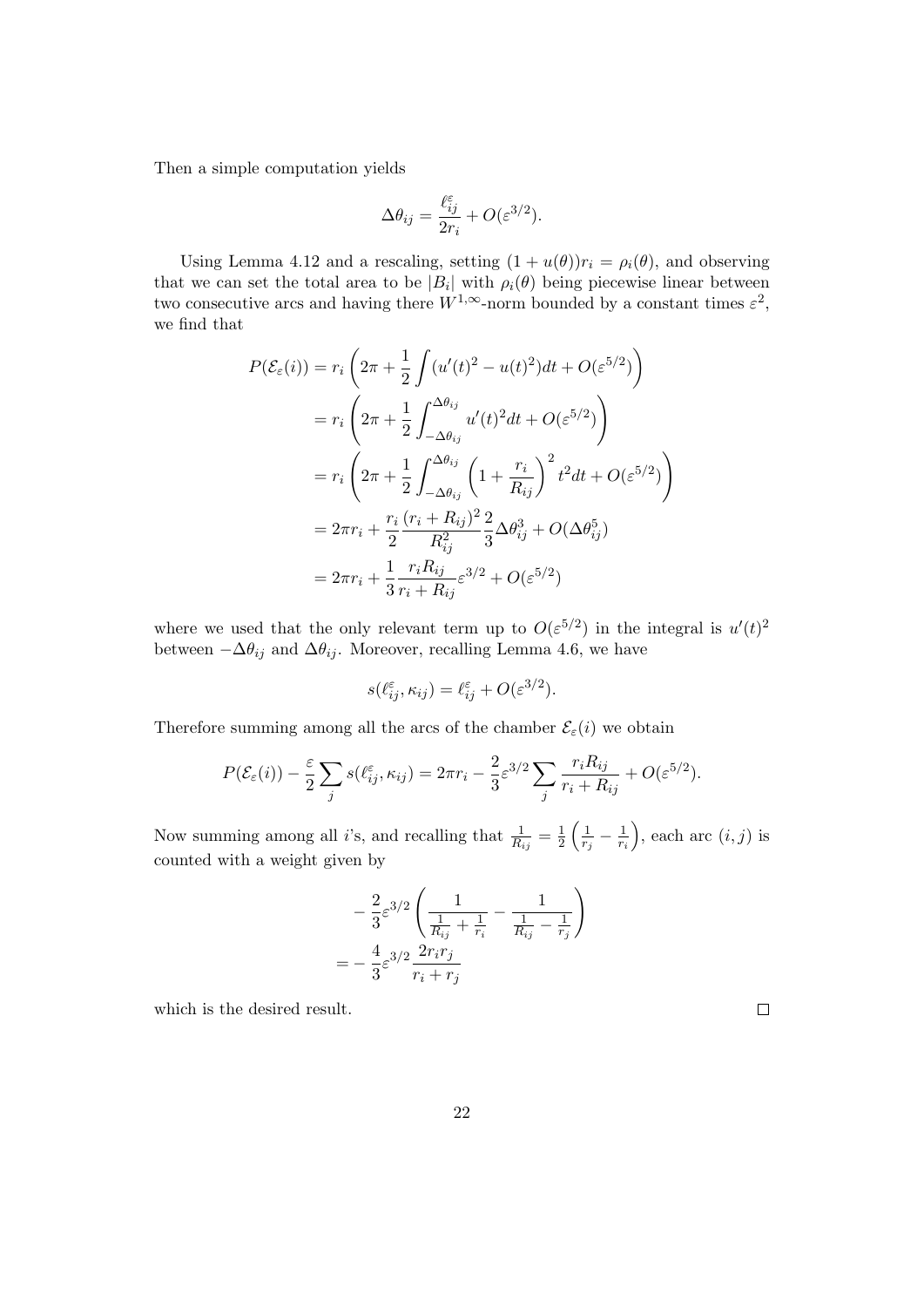### <span id="page-22-0"></span>4.6 Proof of the main theorems

We now put together the previously obtained results to prove Theorem [1.2](#page-2-0) and Theorem [1.4.](#page-3-0)

*Proof of Theorem [1.2.](#page-2-0)* Given a family of minimizing clusters  $\overline{\mathcal{E}_{\varepsilon}}$  converging to B, by the regularity Theorem [2.2](#page-5-0) they have boundary of piecewise constant curvature. By Lemma [4.4](#page-12-0) all curvatures are bounded, and every pair of chambers  $\overline{\mathcal{E}_{\varepsilon}}(i)$  and  $\overline{\mathcal{E}_{\varepsilon}}(j)$  shares at most one arc, and shares no arc if the limit disks  $B_i$  and  $B_j$  are not tangent. Applying Corollary [4.9](#page-17-0) we obtain that

<span id="page-22-1"></span>
$$
P_{\varepsilon}(\overline{\mathcal{E}_{\varepsilon}}) \ge \sum_{i=1}^{N} P(B_i) - \frac{4}{3} \mathcal{T}(\mathcal{B}) \varepsilon^{3/2} + O(\varepsilon^{5/2}), \tag{17}
$$

or equivalently (recalling definition [\(4\)](#page-2-1)) that

$$
P_{\varepsilon}^{(1)}(\overline{\mathcal{E}_{\varepsilon}}) \geq -\mathcal{T}(\mathcal{B}) + O(\varepsilon).
$$

By Theorem [4.15](#page-20-0) we can actually find a recovery sequence, that is a sequence  $\mathcal{E}_{\varepsilon}$ converging to  $\beta$  and such that

$$
P_{\varepsilon}(\mathcal{E}_{\varepsilon}) = \sum_{i=1}^{N} P(B_i) - \frac{4}{3} \mathcal{T}(\mathcal{B}) \varepsilon^{3/2} + O(\varepsilon^{5/2}),
$$

which shows the other inequality in  $(17)$ . In particular,

$$
P_{\varepsilon}^{(1)}(\overline{\mathcal{E}_{\varepsilon}})=-\mathcal{T}(\mathcal{B})+O(\varepsilon),
$$

and in order to minimize  $P_{\varepsilon}$  for  $\varepsilon$  small enough, it is necessary that the limit cluster  $\mathcal B$  maximizes  $\mathcal T(\mathcal B)$ , the number of weighted tangencies.

 $\Box$ 

Proof of Theorem [1.4.](#page-3-0) Theorem [2.2](#page-5-0) implies that there are a finite number of arcs of constant curvature, meeting in a finite number of vertices. By Lemma [2.3](#page-6-1) at every vertex exactly three arcs meet, one of the chambers is the exterior one and the angle  $\theta_{\varepsilon}$  is given by  $\theta_{\varepsilon} = \arccos(1 - \varepsilon/2)$ . By Lemma [4.3](#page-11-2) the curvatures of the arcs are converging to the desired values. By Lemma [4.4](#page-12-0) there is at most one arc between any pair of chambers whose limit disks are tangent, and none otherwise. Moreover, it follows from Proposition [4.8](#page-15-0) that in the former case, for  $\varepsilon$  small enough there is exactly one arc, otherwise we would get a worse inequality from Proposition [4.8,](#page-15-0) that is  $\lim_{\varepsilon \to 0} P_{\varepsilon}^{(1)}(\overline{\mathcal{E}_{\varepsilon}}) > -\mathcal{T}(\mathcal{B})$ . Finally, the length  $\ell_{ij}^{\varepsilon}$  of the arc between  $\overline{\mathcal{E}_{\varepsilon}}(i)$ and  $\overline{\mathcal{E}_{\varepsilon}}(j)$  must be  $o(\varepsilon^{1/2})$ -close to the optimal value given by [\(14\)](#page-17-1), otherwise again we would obtain a worse inequality.

 $\Box$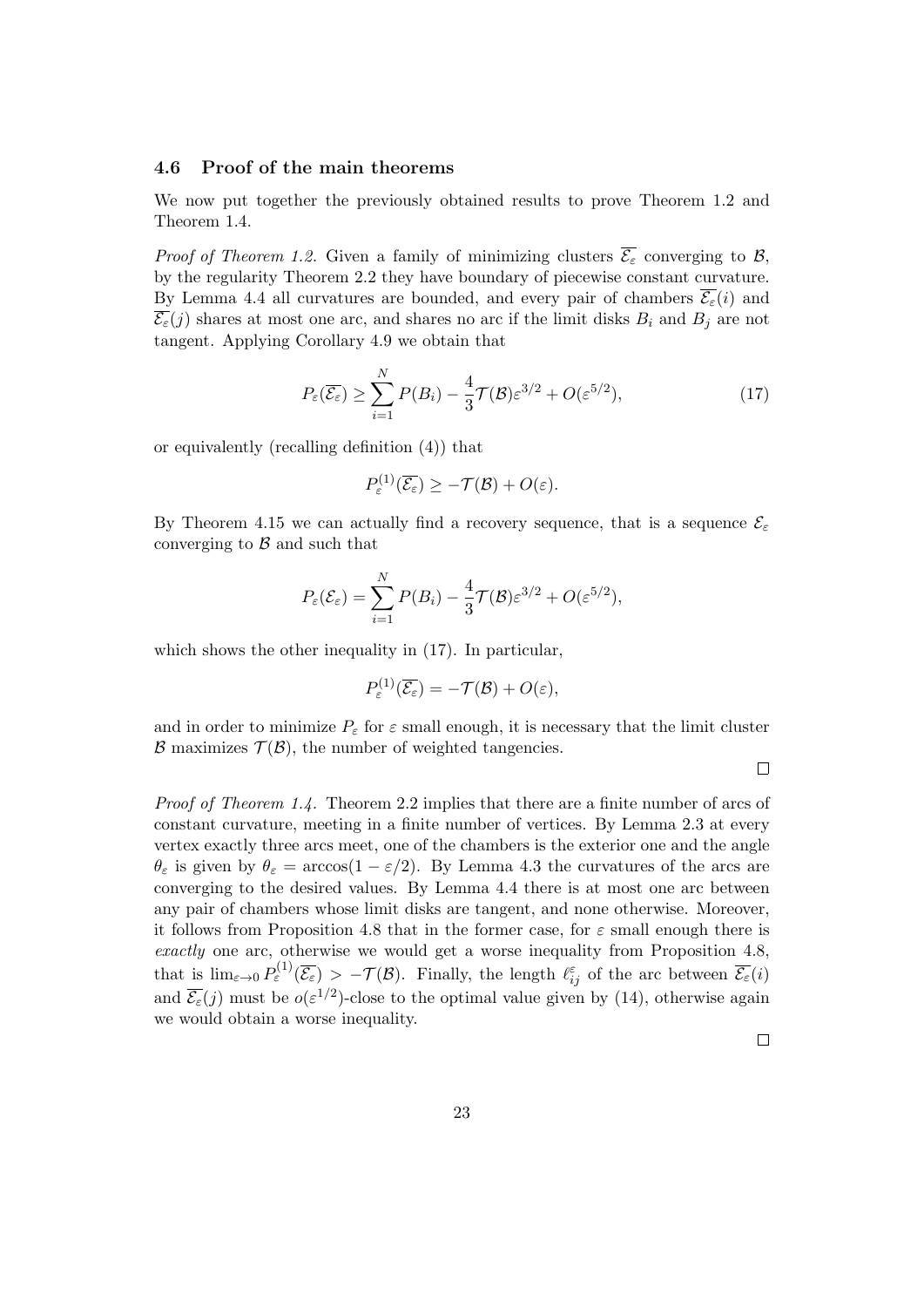## <span id="page-23-0"></span>5 Final remarks

- (i) Higher dimension. A natural question is whether an analogous result holds for minimizing clusters in  $\mathbb{R}^n$ , where the weights are given by [2](#page-1-1) and the length is replaced by the Hausdorff measure  $\mathcal{H}^{n-1}$ . The first-order results of Section [3](#page-8-0) are true in any dimension. The proof of compactness is however more subtle, as in dimension  $n \geq 3$  such a strong regularity result as Theorem [2.2](#page-5-0) is not available, and moreover perimeter does not control diameter even for connected smooth sets. The localization lemma [4.1](#page-9-2) is still true but requires a different proof. The second-order results of Section [4](#page-9-0) seem more difficult to extend, mainly because of the lack of a strong regularity result. In the planar case we are able to make explicit computations thanks to the fact that we are dealing with arcs of constant curvature.
- (ii) The case  $\varepsilon \to 2$ . The other natural asymptotic behaviour we could consider is for  $\varepsilon \to 2$ , which is the limit for the triangle inequalities [\(7\)](#page-4-2) to hold. In this case for minimal clusters the union of all chambers  $\bigcup_{i=1}^{N} \overline{\mathcal{E}_{\varepsilon}}(i)$  converges to a disk (by the isoperimetric inequality) and the cluster converges up to subsequence and rigid motions to an optimal partition of the disk. This is much simpler to prove than the main result of this paper: in this case, setting  $\alpha = 2 - \varepsilon$ , the relevant rescaled functionals are

$$
G_{\alpha}(\mathcal{E}) = \frac{P_{2-\alpha}(\mathcal{E}) - (1-\alpha)2\pi\sqrt{N}}{\alpha}
$$

The lower bound inequality is an immediate consequence of the rewriting

$$
G_{\alpha}(\mathcal{E}) = P(\mathcal{E}) + \frac{1-\alpha}{\alpha} (P(\mathcal{E}(0)) - 2\pi\sqrt{N}) \ge P(\mathcal{E})
$$

while its sharpness (or recovery sequence in the language of Γ-convergence) is recovered by a constant sequence.

<span id="page-23-1"></span>(iii) Higher order expansion. Even though Theorem [1.2](#page-2-0) highly restricts the class of possible clusters of disks we can see in the limit  $\varepsilon \to 0$ , it doesn't completely characterizes them because of a general lack of uniqueness of minimizers for the tangency functional  $\mathcal T$  in [\(5\)](#page-2-2): in the case of equal radii already for  $N=6$  there are three distinct minimizers, see Figure [5;](#page-23-1) see also [\[7\]](#page-24-6) for the characterization of those  $N$  which admit a unique minimizer for the sticky disk potential. For those  $N$  that admit many minimizers, a way to select among them would be to go beyond the order  $\varepsilon^{3/2}$  and look at the subsequent order in the expansion of perimeter. However this seems quite difficult and apparently involves some "non-local" terms. A computation in the case of equal areas seems to suggest that the relevant quantity to be maximized at the next order is the total number of paths of length 2 in the *bond graph* associated to  $\beta$ , that is the graph where vertices are the centers of the disks and edges are drawn when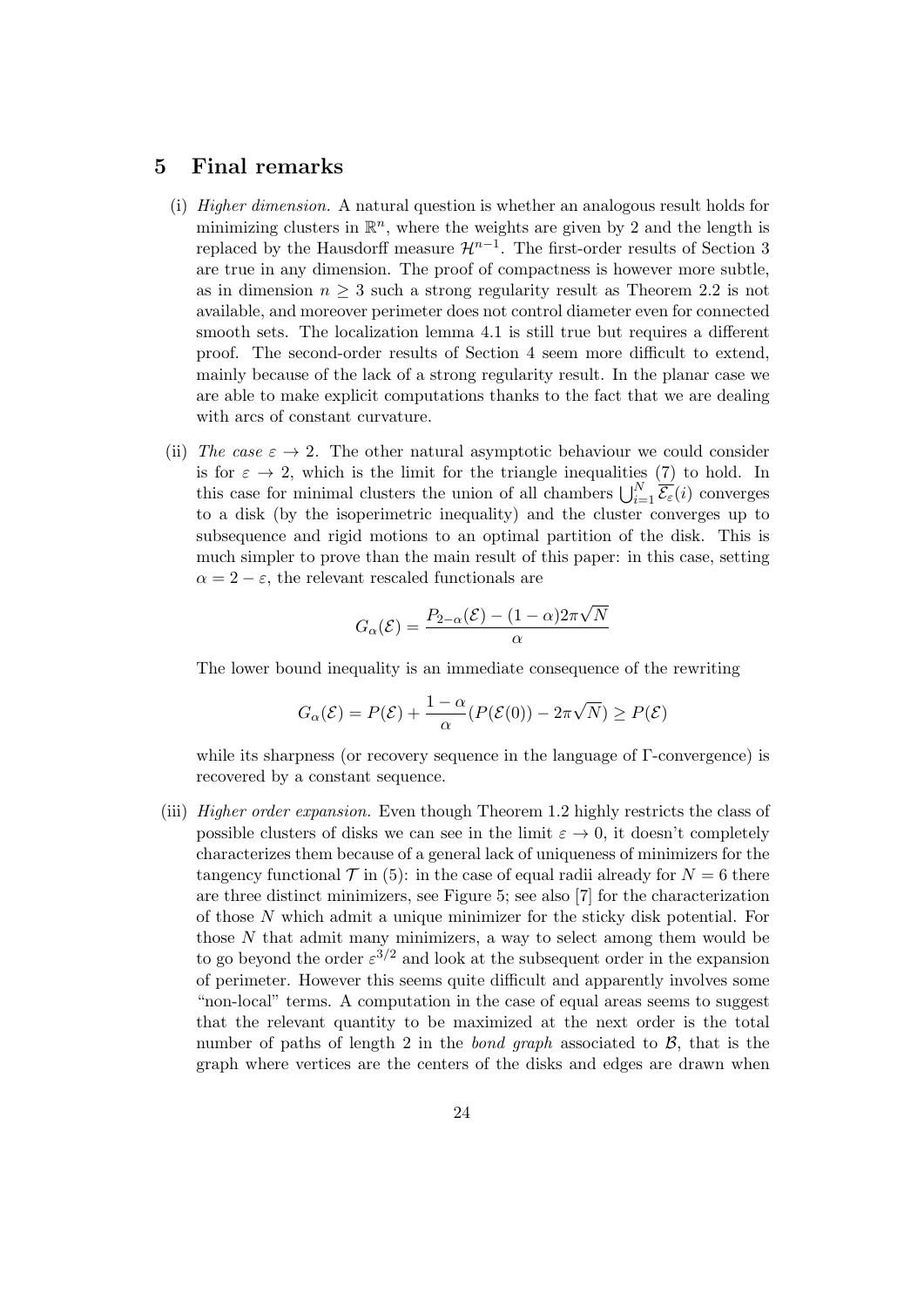

Figure 5: For  $N = 6$  and equal radii there are three distinct minimizers of the tangency functional  $\mathcal T$ .

two disks touch (notice that the tangency functional is exactly the number of paths of length 1, i.e. edges, in the same graph). However there are no rigorous results in this direction.

## Acknowledgments

I want to thank Giovanni Alberti for many discussions and suggestions. I also want to thank Alessandra Pluda for the conversations from which the problem originated.

## References

- <span id="page-24-5"></span>[1] L. Ambrosio, A. Braides: Functionals defined on partitions of sets of finite perimeter, II: semicontinuity, relaxation and homogenization. J. Math. Pures *Appl.* (9), **69** (1990), no. 3, 307-333.
- <span id="page-24-4"></span>[2] G. Anzellotti, S. Baldo: Asymptotic development by Γ-convergence. Appl. Math. Optim., 27 (1993), 105–123.
- <span id="page-24-0"></span>[3] Y. Au Yeung, G. Friesecke, B. Schmidt: Minimizing atomic configurations of short range pair potentials in two dimensions: crystallization in the Wulff shape. Calc. Var. Partial Differential Equations, 44 (2012), 81–100.
- <span id="page-24-3"></span>[4] A. Braides, S. Conti, A. Garroni: Density of polyhedral partitions. Calc. Var. Partial Differential Equations. **56** (2017), no. 2, 10 pp.
- <span id="page-24-2"></span>[5] A. Braides: Γ-convergence for beginners. Oxford University Press, Oxford, 2002.
- <span id="page-24-1"></span>[6] S.J. Cox, F. Morgan, F. Graner: Are large perimeter-minimizing twodimensional clusters of equal-area bubbles hexagonal or circular?. Proc. R. Soc. Lond. Ser. A Math. Phys. Eng. Sci., **469** (2013), no. 2149, 10 pp.
- <span id="page-24-6"></span>[7] L. De Luca, G. Friesecke: Classification of particle numbers with unique Heitmann-Radin minimizer. J. Stat. Phys., 167 (2017), no. 6, 1586–1592.